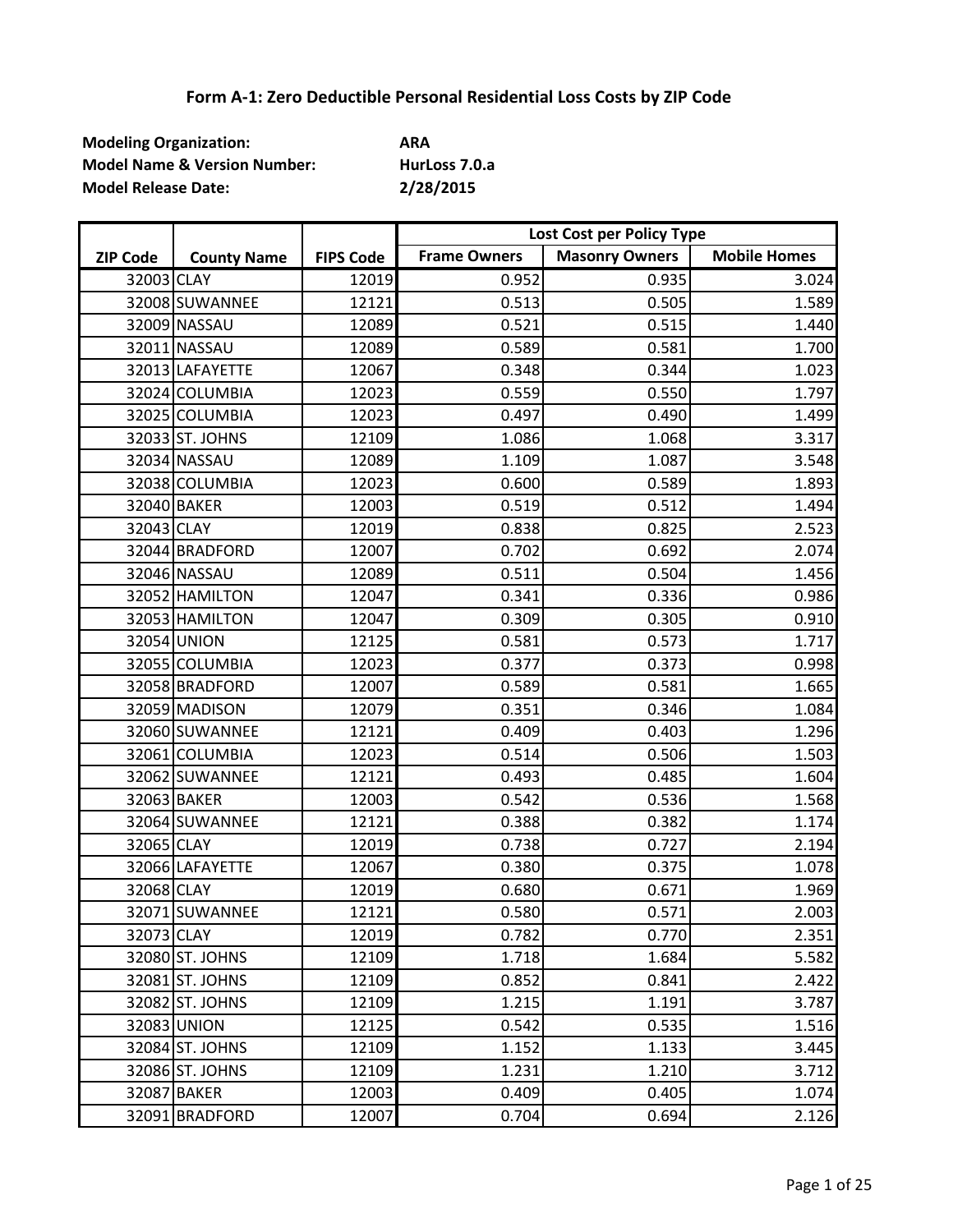| <b>Modeling Organization:</b>           | ARA           |
|-----------------------------------------|---------------|
| <b>Model Name &amp; Version Number:</b> | HurLoss 7.0.a |
| <b>Model Release Date:</b>              | 2/28/2015     |

|                 |                    |                  | Lost Cost per Policy Type |                       |                     |
|-----------------|--------------------|------------------|---------------------------|-----------------------|---------------------|
| <b>ZIP Code</b> | <b>County Name</b> | <b>FIPS Code</b> | <b>Frame Owners</b>       | <b>Masonry Owners</b> | <b>Mobile Homes</b> |
|                 | 32092 ST. JOHNS    | 12109            | 1.002                     | 0.985                 | 3.058               |
|                 | 32094 SUWANNEE     | 12121            | 0.427                     | 0.421                 | 1.277               |
|                 | 32095 ST. JOHNS    | 12109            | 0.949                     | 0.935                 | 2.741               |
|                 | 32096 HAMILTON     | 12047            | 0.374                     | 0.369                 | 1.061               |
|                 | 32097 NASSAU       | 12089            | 0.737                     | 0.725                 | 2.185               |
| 32102 LAKE      |                    | 12069            | 1.507                     | 1.490                 | 3.456               |
|                 | 32110 FLAGLER      | 12035            | 1.285                     | 1.264                 | 3.895               |
|                 | 32112 PUTNAM       | 12107            | 1.123                     | 1.107                 | 3.400               |
|                 | 32113 MARION       | 12083            | 1.037                     | 1.019                 | 3.195               |
|                 | 32114 VOLUSIA      | 12127            | 2.496                     | 2.456                 | 5.987               |
|                 | 32117 VOLUSIA      | 12127            | 2.373                     | 2.335                 | 5.676               |
|                 | 32118 VOLUSIA      | 12127            | 2.920                     | 2.869                 | 7.045               |
|                 | 32119 VOLUSIA      | 12127            | 2.485                     | 2.445                 | 5.947               |
|                 | 32124 VOLUSIA      | 12127            | 1.926                     | 1.899                 | 4.512               |
|                 | 32127 VOLUSIA      | 12127            | 2.741                     | 2.695                 | 6.590               |
|                 | 32128 VOLUSIA      | 12127            | 2.331                     | 2.296                 | 5.530               |
|                 | 32129 VOLUSIA      | 12127            | 2.502                     | 2.462                 | 5.983               |
|                 | 32130 VOLUSIA      | 12127            | 1.897                     | 1.872                 | 4.450               |
|                 | 32131 PUTNAM       | 12107            | 1.116                     | 1.098                 | 3.492               |
|                 | 32132 VOLUSIA      | 12127            | 2.489                     | 2.451                 | 5.885               |
|                 | 32134 MARION       | 12083            | 1.011                     | 0.997                 | 2.984               |
|                 | 32136 FLAGLER      | 12035            | 1.645                     | 1.615                 | 5.054               |
|                 | 32137 FLAGLER      | 12035            | 1.215                     | 1.197                 | 3.579               |
|                 | 32139 PUTNAM       | 12107            | 1.294                     | 1.272                 | 4.113               |
|                 | 32140 PUTNAM       | 12107            | 0.786                     | 0.775                 | 2.293               |
|                 | 32141 VOLUSIA      | 12127            | 2.204                     | 2.175                 | 5.134               |
|                 | 32145 ST. JOHNS    | 12109            | 1.038                     | 1.023                 | 3.080               |
|                 | 32148 PUTNAM       | 12107            | 0.909                     | 0.896                 | 2.769               |
| 32159 LAKE      |                    | 12069            | 2.284                     | 2.247                 | 5.564               |
|                 | 32162 SUMTER       | 12119            | 2.238                     | 2.201                 | 5.437               |
|                 | 32163 SUMTER       | 12119            | 3.051                     | 3.008                 | 8.056               |
|                 | 32164 FLAGLER      | 12035            | 1.293                     | 1.272                 | 3.846               |
|                 | 32168 VOLUSIA      | 12127            | 2.310                     | 2.276                 | 5.441               |
|                 | 32169 VOLUSIA      | 12127            | 3.816                     | 3.747                 | 9.368               |
|                 | 32174 FLAGLER      | 12035            | 2.047                     | 2.016                 | 4.845               |
|                 | 32176 VOLUSIA      | 12127            | 2.749                     | 2.702                 | 6.641               |
|                 | 32177 PUTNAM       | 12107            | 0.941                     | 0.928                 | 2.805               |
|                 | 32179 MARION       | 12083            | 1.234                     | 1.216                 | 3.674               |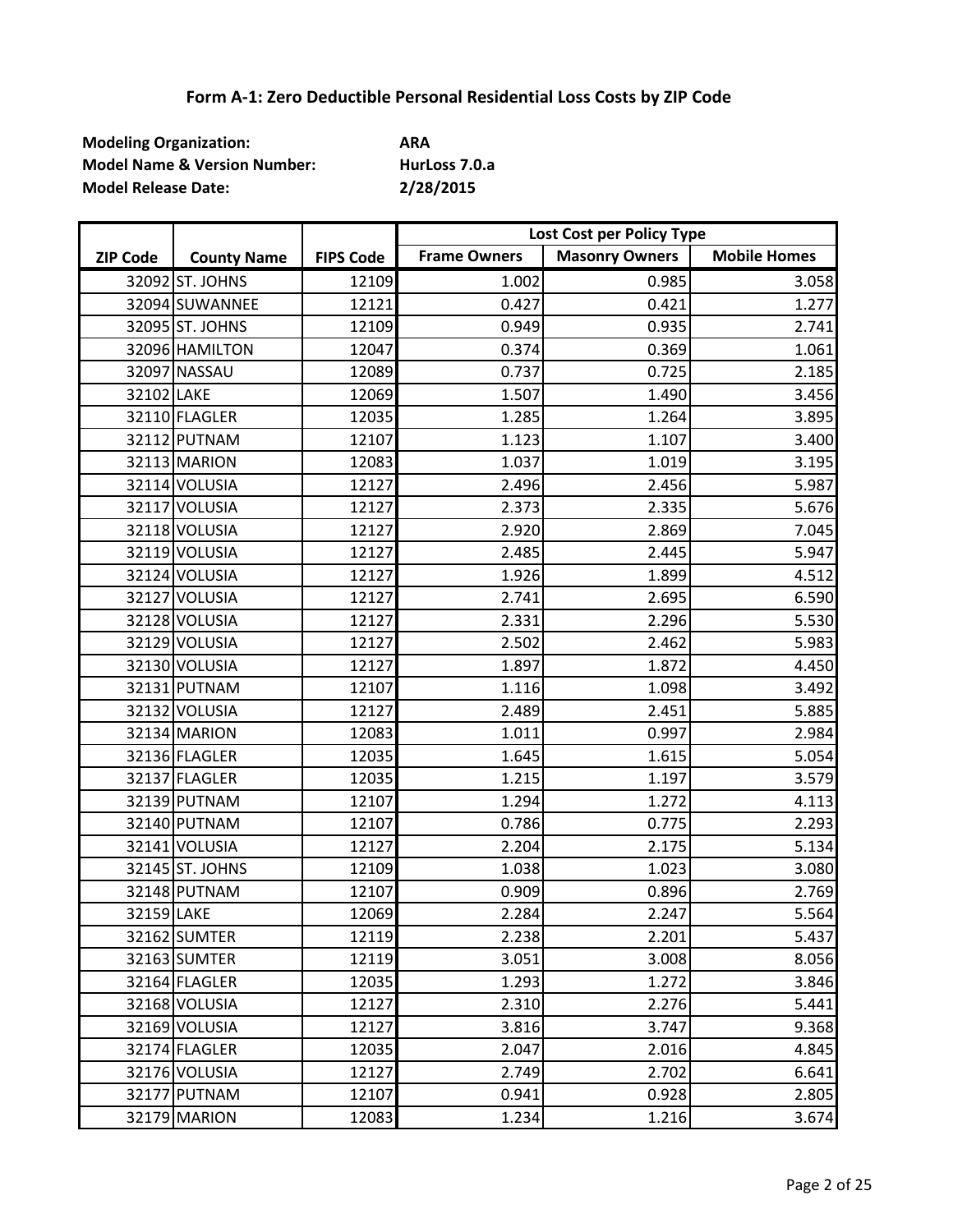| <b>Modeling Organization:</b>           | ARA           |
|-----------------------------------------|---------------|
| <b>Model Name &amp; Version Number:</b> | HurLoss 7.0.a |
| <b>Model Release Date:</b>              | 2/28/2015     |

|                 |                    |                  | Lost Cost per Policy Type |                       |                     |
|-----------------|--------------------|------------------|---------------------------|-----------------------|---------------------|
| <b>ZIP Code</b> | <b>County Name</b> | <b>FIPS Code</b> | <b>Frame Owners</b>       | <b>Masonry Owners</b> | <b>Mobile Homes</b> |
|                 | 32180 VOLUSIA      | 12127            | 1.579                     | 1.560                 | 3.651               |
|                 | 32181 PUTNAM       | 12107            | 1.151                     | 1.133                 | 3.590               |
|                 | 32187 PUTNAM       | 12107            | 1.080                     | 1.063                 | 3.312               |
|                 | 32189 PUTNAM       | 12107            | 0.948                     | 0.935                 | 2.759               |
|                 | 32190 VOLUSIA      | 12127            | 1.433                     | 1.416                 | 3.297               |
|                 | 32195 MARION       | 12083            | 1.766                     | 1.731                 | 5.943               |
|                 | 32202 DUVAL        | 12031            | 0.914                     | 0.897                 | 2.877               |
|                 | 32204 DUVAL        | 12031            | 1.157                     | 1.138                 | 4.137               |
|                 | 32205 DUVAL        | 12031            | 0.789                     | 0.776                 | 2.407               |
|                 | 32206 DUVAL        | 12031            | 0.957                     | 0.939                 | 3.064               |
|                 | 32207 DUVAL        | 12031            | 0.931                     | 0.914                 | 2.929               |
|                 | 32208 DUVAL        | 12031            | 0.835                     | 0.820                 | 2.586               |
|                 | 32209 DUVAL        | 12031            | 0.800                     | 0.787                 | 2.446               |
|                 | 32210 DUVAL        | 12031            | 0.872                     | 0.856                 | 2.752               |
|                 | 32211 DUVAL        | 12031            | 0.884                     | 0.869                 | 2.719               |
|                 | 32212 DUVAL        | 12031            | 1.207                     | 1.187                 | 4.346               |
|                 | 32216 DUVAL        | 12031            | 0.840                     | 0.826                 | 2.524               |
|                 | 32217 DUVAL        | 12031            | 1.078                     | 1.058                 | 3.582               |
|                 | 32218 DUVAL        | 12031            | 0.728                     | 0.717                 | 2.150               |
|                 | 32219 DUVAL        | 12031            | 0.656                     | 0.646                 | 1.896               |
|                 | 32220 DUVAL        | 12031            | 0.655                     | 0.646                 | 1.907               |
|                 | 32221 DUVAL        | 12031            | 0.654                     | 0.644                 | 1.894               |
|                 | 32222 DUVAL        | 12031            | 0.696                     | 0.686                 | 2.058               |
|                 | 32223 DUVAL        | 12031            | 1.058                     | 1.039                 | 3.441               |
|                 | 32224 DUVAL        | 12031            | 0.949                     | 0.932                 | 2.880               |
|                 | 32225 DUVAL        | 12031            | 0.981                     | 0.963                 | 3.058               |
|                 | 32226 DUVAL        | 12031            | 1.023                     | 1.003                 | 3.262               |
|                 | 32227 DUVAL        | 12031            | 1.273                     | 1.247                 | 3.993               |
|                 | 32233 DUVAL        | 12031            | 1.232                     | 1.207                 | 3.895               |
|                 | 32234 DUVAL        | 12031            | 0.594                     | 0.586                 | 1.703               |
|                 | 32244 DUVAL        | 12031            | 0.713                     | 0.703                 | 2.087               |
|                 | 32246 DUVAL        | 12031            | 0.856                     | 0.842                 | 2.555               |
|                 | 32250 DUVAL        | 12031            | 1.272                     | 1.247                 | 4.041               |
|                 | 32254 DUVAL        | 12031            | 0.758                     | 0.746                 | 2.291               |
|                 | 32256 DUVAL        | 12031            | 0.788                     | 0.777                 | 2.266               |
|                 | 32257 DUVAL        | 12031            | 0.852                     | 0.839                 | 2.559               |
|                 | 32258 DUVAL        | 12031            | 0.796                     | 0.784                 | 2.293               |
|                 | 32259 ST. JOHNS    | 12109            | 0.863                     | 0.850                 | 2.566               |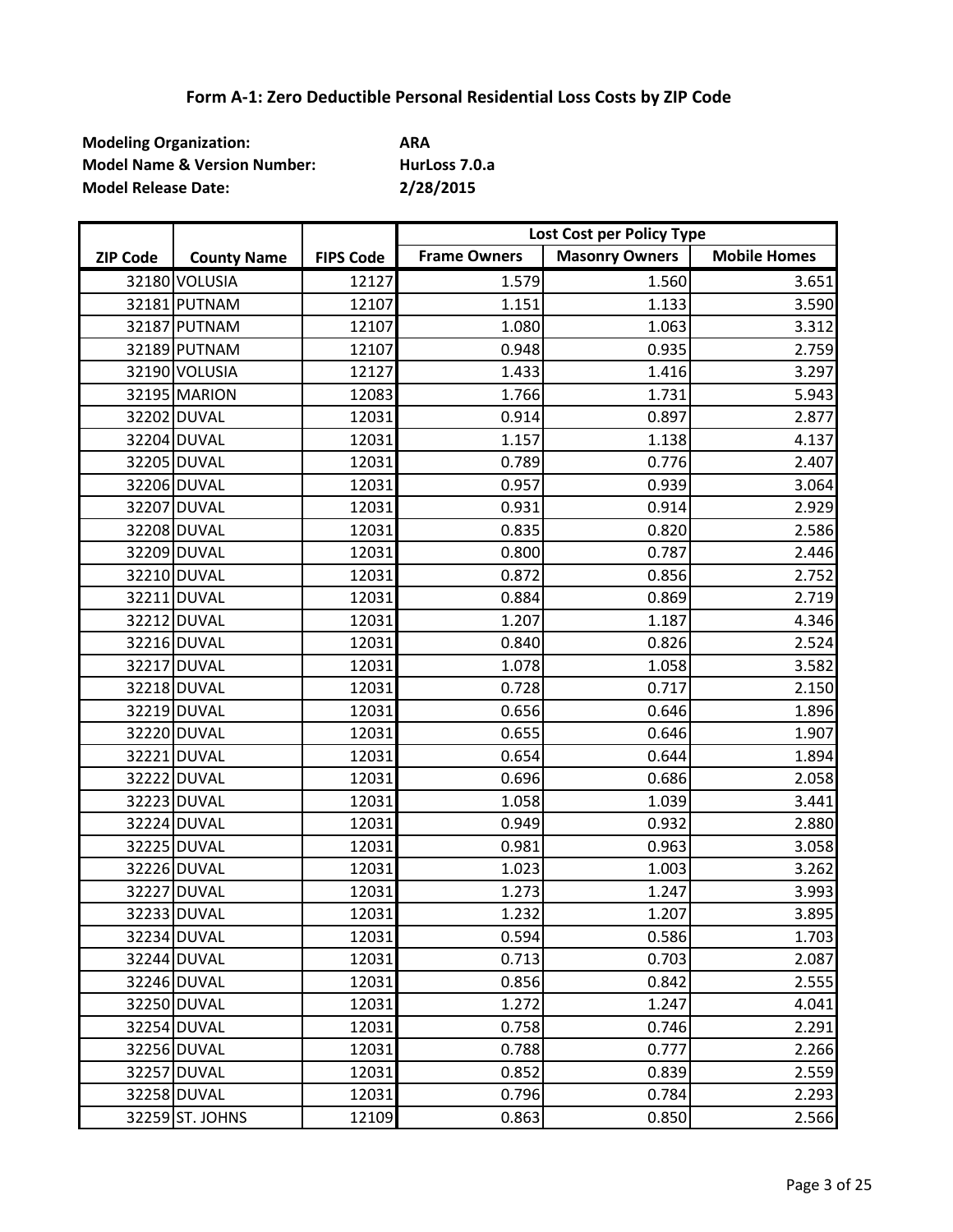| <b>Modeling Organization:</b>           | ARA           |
|-----------------------------------------|---------------|
| <b>Model Name &amp; Version Number:</b> | HurLoss 7.0.a |
| <b>Model Release Date:</b>              | 2/28/2015     |

|                 |                    |                  | Lost Cost per Policy Type |                       |                     |
|-----------------|--------------------|------------------|---------------------------|-----------------------|---------------------|
| <b>ZIP Code</b> | <b>County Name</b> | <b>FIPS Code</b> | <b>Frame Owners</b>       | <b>Masonry Owners</b> | <b>Mobile Homes</b> |
|                 | 32266 DUVAL        | 12031            | 1.205                     | 1.181                 | 3.765               |
|                 | 32277 DUVAL        | 12031            | 1.100                     | 1.080                 | 3.730               |
| 32301 LEON      |                    | 12073            | 0.324                     | 0.321                 | 0.900               |
| 32303 LEON      |                    | 12073            | 0.317                     | 0.314                 | 0.868               |
| 32304 LEON      |                    | 12073            | 0.323                     | 0.320                 | 0.884               |
| 32305 LEON      |                    | 12073            | 0.308                     | 0.305                 | 0.808               |
| 32308 LEON      |                    | 12073            | 0.316                     | 0.313                 | 0.880               |
| 32309 LEON      |                    | 12073            | 0.294                     | 0.291                 | 0.808               |
| 32310 LEON      |                    | 12073            | 0.308                     | 0.305                 | 0.788               |
| 32311 LEON      |                    | 12073            | 0.310                     | 0.307                 | 0.845               |
| 32312 LEON      |                    | 12073            | 0.309                     | 0.305                 | 0.855               |
| 32317 LEON      |                    | 12073            | 0.310                     | 0.306                 | 0.862               |
|                 | 32320 FRANKLIN     | 12037            | 0.675                     | 0.666                 | 2.094               |
|                 | 32321 LIBERTY      | 12077            | 0.500                     | 0.495                 | 1.324               |
|                 | 32322 FRANKLIN     | 12037            | 0.383                     | 0.379                 | 1.073               |
|                 | 32324 GADSDEN      | 12039            | 0.387                     | 0.383                 | 1.029               |
|                 | 32327 WAKULLA      | 12129            | 0.319                     | 0.315                 | 0.849               |
|                 | 32328 FRANKLIN     | 12037            | 0.426                     | 0.422                 | 1.172               |
|                 | 32331 MADISON      | 12079            | 0.274                     | 0.272                 | 0.746               |
|                 | 32332 GADSDEN      | 12039            | 0.388                     | 0.384                 | 1.122               |
|                 | 32333 GADSDEN      | 12039            | 0.308                     | 0.305                 | 0.816               |
|                 | 32334 LIBERTY      | 12077            | 0.425                     | 0.420                 | 1.100               |
|                 | 32336 JEFFERSON    | 12065            | 0.285                     | 0.282                 | 0.749               |
|                 | 32340 MADISON      | 12079            | 0.294                     | 0.290                 | 0.852               |
|                 | 32344 JEFFERSON    | 12065            | 0.278                     | 0.275                 | 0.765               |
|                 | 32346 WAKULLA      | 12129            | 0.440                     | 0.434                 | 1.345               |
|                 | 32347 TAYLOR       | 12123            | 0.312                     | 0.309                 | 0.865               |
|                 | 32348 TAYLOR       | 12123            | 0.343                     | 0.339                 | 0.998               |
|                 | 32350 MADISON      | 12079            | 0.273                     | 0.270                 | 0.779               |
|                 | 32351 GADSDEN      | 12039            | 0.380                     | 0.376                 | 1.072               |
|                 | 32352 GADSDEN      | 12039            | 0.353                     | 0.350                 | 0.982               |
|                 | 32356 TAYLOR       | 12123            | 0.357                     | 0.352                 | 0.994               |
|                 | 32358 WAKULLA      | 12129            | 0.338                     | 0.334                 | 0.874               |
| 32359 DIXIE     |                    | 12029            | 0.371                     | 0.367                 | 1.022               |
| 32401 BAY       |                    | 12005            | 1.539                     | 1.510                 | 4.930               |
| 32403 BAY       |                    | 12005            | 0.995                     | 0.982                 | 2.917               |
| 32404 BAY       |                    | 12005            | 0.962                     | 0.950                 | 2.800               |
| 32405 BAY       |                    | 12005            | 1.309                     | 1.286                 | 4.069               |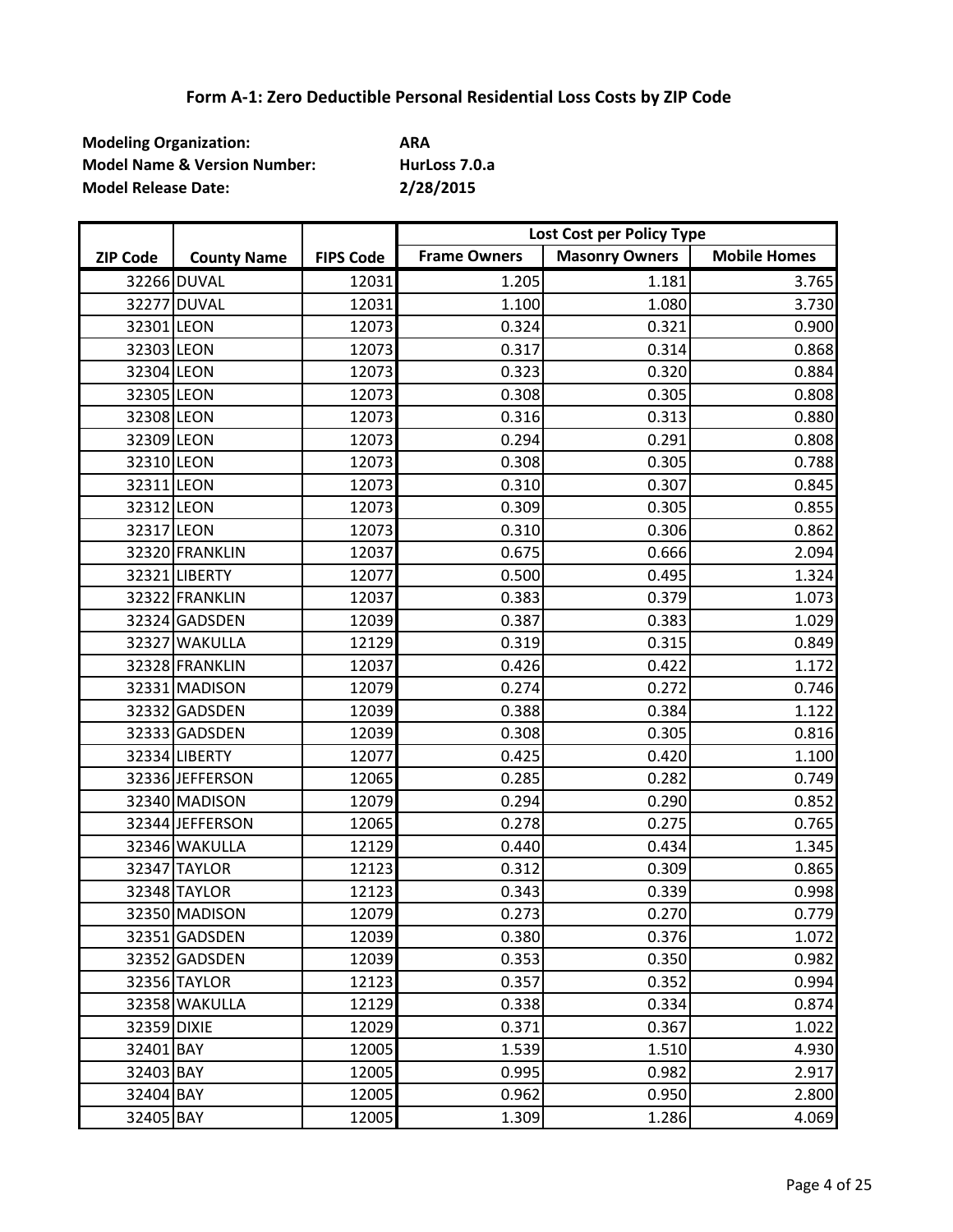| <b>Modeling Organization:</b>           | ARA           |
|-----------------------------------------|---------------|
| <b>Model Name &amp; Version Number:</b> | HurLoss 7.0.a |
| <b>Model Release Date:</b>              | 2/28/2015     |

|                 |                    |                  | Lost Cost per Policy Type |                       |                     |
|-----------------|--------------------|------------------|---------------------------|-----------------------|---------------------|
| <b>ZIP Code</b> | <b>County Name</b> | <b>FIPS Code</b> | <b>Frame Owners</b>       | <b>Masonry Owners</b> | <b>Mobile Homes</b> |
| 32407 BAY       |                    | 12005            | 1.446                     | 1.422                 | 4.427               |
| 32408 BAY       |                    | 12005            | 2.010                     | 1.968                 | 6.431               |
| 32409 BAY       |                    | 12005            | 1.215                     | 1.197                 | 3.642               |
| 32413 BAY       |                    | 12005            | 1.348                     | 1.330                 | 3.940               |
|                 | 32420 JACKSON      | 12063            | 0.801                     | 0.790                 | 2.466               |
|                 | 32421 CALHOUN      | 12013            | 0.756                     | 0.745                 | 2.368               |
|                 | 32423 JACKSON      | 12063            | 0.515                     | 0.508                 | 1.607               |
|                 | 32424 CALHOUN      | 12013            | 0.554                     | 0.548                 | 1.518               |
|                 | 32425 HOLMES       | 12059            | 0.895                     | 0.882                 | 2.731               |
|                 | 32426 JACKSON      | 12063            | 0.668                     | 0.660                 | 2.084               |
|                 | 32427 WASHINGTON   | 12133            | 0.987                     | 0.975                 | 2.892               |
|                 | 32428 WASHINGTON   | 12133            | 1.047                     | 1.030                 | 3.292               |
|                 | 32430 CALHOUN      | 12013            | 0.635                     | 0.628                 | 1.774               |
|                 | 32431 JACKSON      | 12063            | 0.781                     | 0.770                 | 2.455               |
|                 | 32433 WALTON       | 12131            | 1.576                     | 1.549                 | 4.838               |
|                 | 32435 WALTON       | 12131            | 1.428                     | 1.404                 | 4.321               |
|                 | 32437 WASHINGTON   | 12133            | 1.238                     | 1.222                 | 3.592               |
| 32438 BAY       |                    | 12005            | 1.006                     | 0.991                 | 3.187               |
|                 | 32439 WALTON       | 12131            | 1.535                     | 1.511                 | 4.632               |
|                 | 32440 JACKSON      | 12063            | 0.808                     | 0.797                 | 2.580               |
|                 | 32442 JACKSON      | 12063            | 0.546                     | 0.540                 | 1.687               |
|                 | 32443 JACKSON      | 12063            | 0.621                     | 0.613                 | 2.053               |
| 32444 BAY       |                    | 12005            | 1.316                     | 1.293                 | 4.122               |
|                 | 32445 JACKSON      | 12063            | 0.665                     | 0.656                 | 2.319               |
|                 | 32446 JACKSON      | 12063            | 0.601                     | 0.593                 | 1.815               |
|                 | 32448 JACKSON      | 12063            | 0.663                     | 0.655                 | 2.022               |
|                 | 32449 CALHOUN      | 12013            | 0.704                     | 0.696                 | 1.981               |
|                 | 32455 WALTON       | 12131            | 1.245                     | 1.227                 | 3.699               |
| 32456 GULF      |                    | 12045            | 0.611                     | 0.604                 | 1.754               |
|                 | 32459 WALTON       | 12131            | 1.850                     | 1.817                 | 5.722               |
|                 | 32460 JACKSON      | 12063            | 0.507                     | 0.501                 | 1.573               |
|                 | 32462 WASHINGTON   | 12133            | 1.198                     | 1.179                 | 3.637               |
|                 | 32464 HOLMES       | 12059            | 1.039                     | 1.025                 | 3.113               |
| 32465 GULF      |                    | 12045            | 0.656                     | 0.648                 | 1.881               |
|                 | 32466 CALHOUN      | 12005            | 1.089                     | 1.072                 | 3.344               |
|                 | 32501 ESCAMBIA     | 12033            | 4.176                     | 4.074                 | 12.736              |
|                 | 32502 ESCAMBIA     | 12033            | 4.410                     | 4.302                 | 13.361              |
|                 | 32503 ESCAMBIA     | 12033            | 4.024                     | 3.924                 | 12.291              |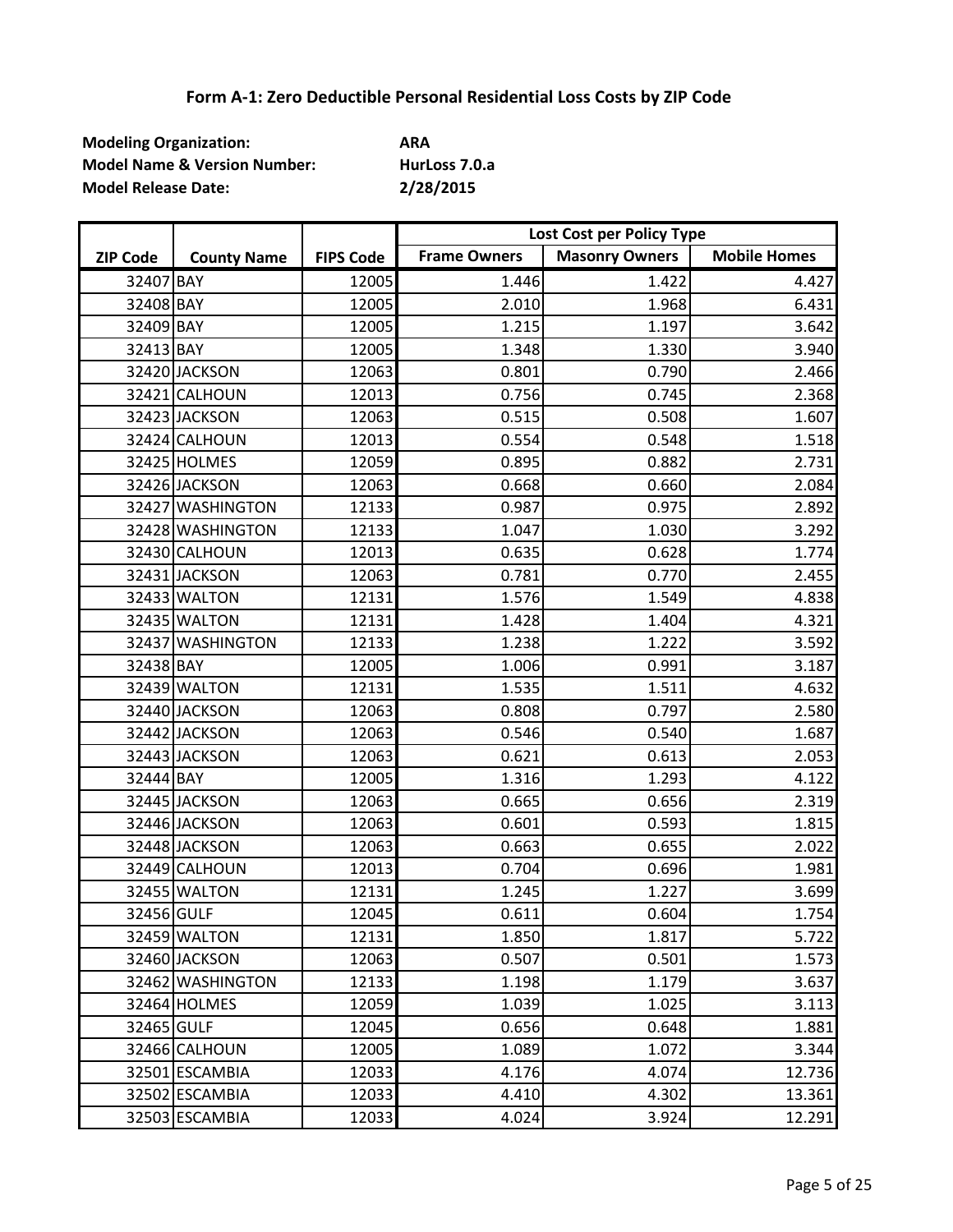| <b>Modeling Organization:</b>           | ARA           |
|-----------------------------------------|---------------|
| <b>Model Name &amp; Version Number:</b> | HurLoss 7.0.a |
| <b>Model Release Date:</b>              | 2/28/2015     |

|                 |                    |                  | Lost Cost per Policy Type |                       |                     |
|-----------------|--------------------|------------------|---------------------------|-----------------------|---------------------|
| <b>ZIP Code</b> | <b>County Name</b> | <b>FIPS Code</b> | <b>Frame Owners</b>       | <b>Masonry Owners</b> | <b>Mobile Homes</b> |
|                 | 32504 ESCAMBIA     | 12033            | 3.827                     | 3.736                 | 11.689              |
|                 | 32505 ESCAMBIA     | 12033            | 3.960                     | 3.863                 | 12.094              |
|                 | 32506 ESCAMBIA     | 12033            | 3.233                     | 3.166                 | 9.754               |
|                 | 32507 ESCAMBIA     | 12033            | 3.968                     | 3.875                 | 12.017              |
|                 | 32508 ESCAMBIA     | 12033            | 4.360                     | 4.256                 | 13.167              |
|                 | 32509 ESCAMBIA     | 12033            | 3.658                     | 3.572                 | 11.181              |
|                 | 32511 ESCAMBIA     | 12033            | 4.028                     | 3.931                 | 12.269              |
|                 | 32514 ESCAMBIA     | 12033            | 3.501                     | 3.420                 | 10.701              |
|                 | 32526 ESCAMBIA     | 12033            | 3.251                     | 3.180                 | 9.886               |
|                 | 32531 OKALOOSA     | 12091            | 1.692                     | 1.664                 | 5.087               |
|                 | 32533 ESCAMBIA     | 12033            | 3.104                     | 3.036                 | 9.527               |
|                 | 32534 ESCAMBIA     | 12033            | 3.693                     | 3.604                 | 11.326              |
|                 | 32535 ESCAMBIA     | 12033            | 2.345                     | 2.293                 | 7.471               |
|                 | 32536 OKALOOSA     | 12091            | 1.694                     | 1.667                 | 5.040               |
|                 | 32539 OKALOOSA     | 12091            | 1.911                     | 1.876                 | 5.914               |
|                 | 32541 OKALOOSA     | 12091            | 2.805                     | 2.742                 | 8.918               |
|                 | 32542 OKALOOSA     | 12091            | 2.084                     | 2.046                 | 6.337               |
|                 | 32544 OKALOOSA     | 12091            | 2.320                     | 2.278                 | 6.997               |
|                 | 32547 OKALOOSA     | 12091            | 2.501                     | 2.450                 | 7.716               |
|                 | 32548 OKALOOSA     | 12091            | 3.611                     | 3.526                 | 11.916              |
|                 | 32550 WALTON       | 12131            | 2.727                     | 2.664                 | 8.710               |
|                 | 32561 SANTA ROSA   | 12113            | 5.313                     | 5.181                 | 15.949              |
|                 | 32563 SANTA ROSA   | 12113            | 3.164                     | 3.100                 | 9.524               |
|                 | 32564 OKALOOSA     | 12091            | 1.902                     | 1.871                 | 5.674               |
|                 | 32565 SANTA ROSA   | 12113            | 2.211                     | 2.165                 | 6.902               |
|                 | 32566 SANTA ROSA   | 12113            | 2.380                     | 2.336                 | 7.150               |
|                 | 32567 OKALOOSA     | 12091            | 1.381                     | 1.360                 | 4.175               |
|                 | 32568 ESCAMBIA     | 12033            | 2.424                     | 2.374                 | 7.524               |
|                 | 32569 OKALOOSA     | 12091            | 2.512                     | 2.466                 | 7.594               |
|                 | 32570 SANTA ROSA   | 12113            | 2.263                     | 2.219                 | 6.898               |
|                 | 32571 SANTA ROSA   | 12113            | 2.720                     | 2.663                 | 8.324               |
|                 | 32577 ESCAMBIA     | 12033            | 2.946                     | 2.879                 | 9.179               |
|                 | 32578 WALTON       | 12131            | 1.909                     | 1.877                 | 5.738               |
|                 | 32579 OKALOOSA     | 12091            | 2.838                     | 2.775                 | 8.935               |
|                 | 32580 OKALOOSA     | 12091            | 2.301                     | 2.259                 | 7.012               |
|                 | 32583 SANTA ROSA   | 12113            | 3.179                     | 3.109                 | 9.712               |
|                 | 32601 ALACHUA      | 12001            | 0.729                     | 0.718                 | 2.161               |
|                 | 32603 ALACHUA      | 12001            | 0.725                     | 0.714                 | 2.153               |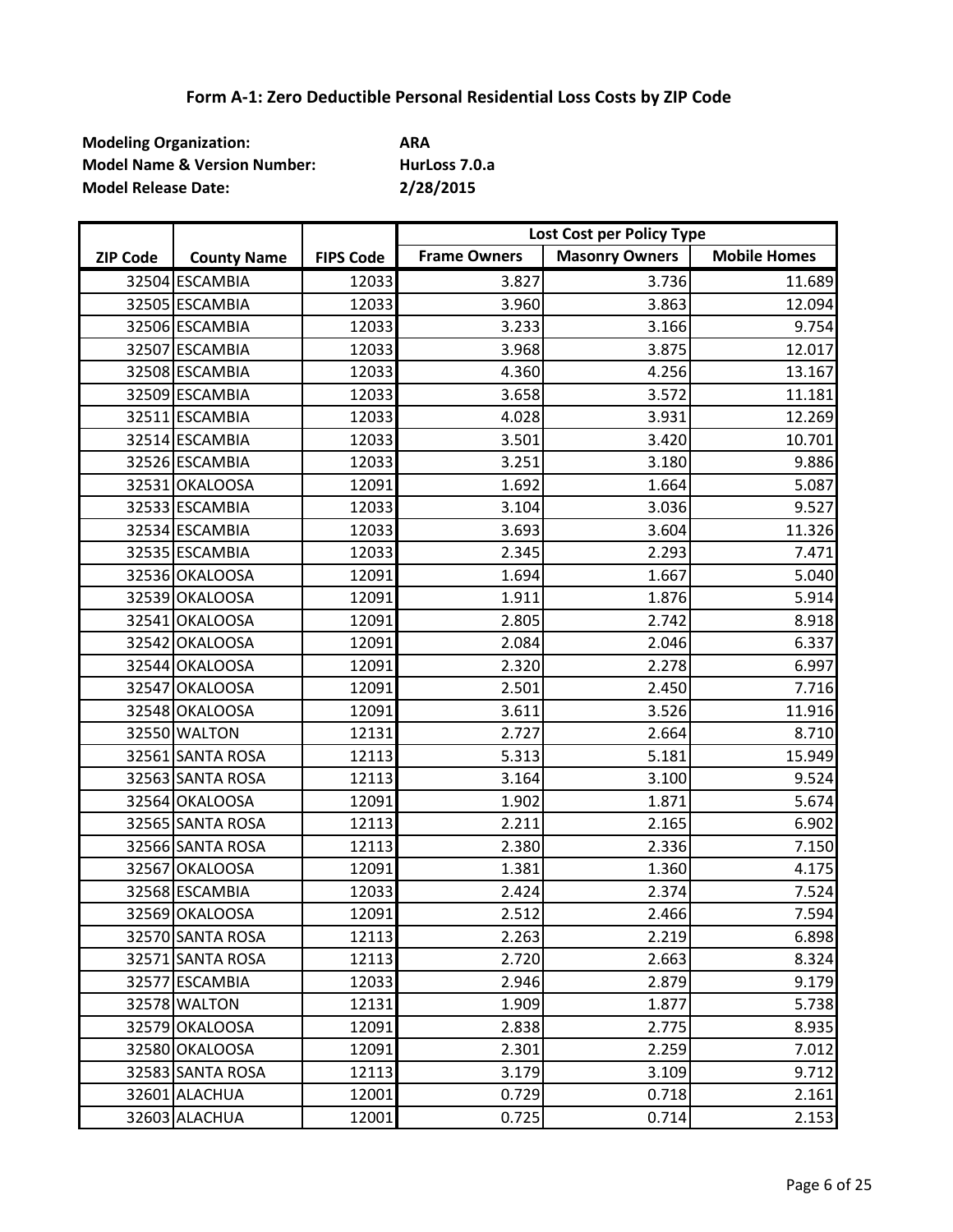| <b>Modeling Organization:</b>           | ARA           |
|-----------------------------------------|---------------|
| <b>Model Name &amp; Version Number:</b> | HurLoss 7.0.a |
| <b>Model Release Date:</b>              | 2/28/2015     |

|                 |                    |                  | Lost Cost per Policy Type |                       |                     |
|-----------------|--------------------|------------------|---------------------------|-----------------------|---------------------|
| <b>ZIP Code</b> | <b>County Name</b> | <b>FIPS Code</b> | <b>Frame Owners</b>       | <b>Masonry Owners</b> | <b>Mobile Homes</b> |
|                 | 32605 ALACHUA      | 12001            | 0.648                     | 0.639                 | 1.842               |
|                 | 32606 ALACHUA      | 12001            | 0.678                     | 0.668                 | 2.000               |
|                 | 32607 ALACHUA      | 12001            | 0.672                     | 0.663                 | 1.942               |
|                 | 32608 ALACHUA      | 12001            | 0.810                     | 0.795                 | 2.502               |
|                 | 32609 ALACHUA      | 12001            | 0.684                     | 0.674                 | 1.988               |
|                 | 32615 ALACHUA      | 12001            | 0.709                     | 0.697                 | 2.207               |
|                 | 32617 MARION       | 12083            | 1.523                     | 1.493                 | 5.401               |
|                 | 32618 ALACHUA      | 12001            | 0.928                     | 0.909                 | 2.972               |
|                 | 32619 GILCHRIST    | 12041            | 0.608                     | 0.597                 | 1.905               |
| 32621 LEVY      |                    | 12075            | 0.891                     | 0.873                 | 2.780               |
|                 | 32622 BRADFORD     | 12007            | 0.623                     | 0.615                 | 1.819               |
| 32625 LEVY      |                    | 12075            | 0.807                     | 0.792                 | 2.441               |
| 32626 LEVY      |                    | 12075            | 0.743                     | 0.729                 | 2.283               |
| 32628 DIXIE     |                    | 12029            | 0.460                     | 0.454                 | 1.316               |
|                 | 32631 ALACHUA      | 12001            | 0.822                     | 0.809                 | 2.527               |
|                 | 32640 ALACHUA      | 12001            | 0.881                     | 0.868                 | 2.651               |
|                 | 32641 ALACHUA      | 12001            | 0.755                     | 0.743                 | 2.247               |
|                 | 32643 ALACHUA      | 12001            | 0.650                     | 0.639                 | 2.006               |
| 32648 DIXIE     |                    | 12029            | 0.440                     | 0.434                 | 1.237               |
|                 | 32653 ALACHUA      | 12001            | 0.622                     | 0.614                 | 1.768               |
| 32656 CLAY      |                    | 12019            | 0.784                     | 0.772                 | 2.380               |
|                 | 32666 PUTNAM       | 12107            | 0.836                     | 0.823                 | 2.550               |
|                 | 32667 ALACHUA      | 12001            | 0.885                     | 0.870                 | 2.711               |
| 32668 LEVY      |                    | 12075            | 1.480                     | 1.450                 | 5.259               |
|                 | 32669 ALACHUA      | 12001            | 0.900                     | 0.882                 | 3.007               |
| 32680 DIXIE     |                    | 12029            | 0.535                     | 0.528                 | 1.553               |
|                 | 32686 MARION       | 12083            | 1.059                     | 1.039                 | 3.322               |
|                 | 32693 GILCHRIST    | 12041            | 0.729                     | 0.714                 | 2.314               |
|                 | 32694 ALACHUA      | 12001            | 0.705                     | 0.696                 | 2.070               |
| 32696 LEVY      |                    | 12075            | 1.136                     | 1.112                 | 3.756               |
|                 | 32701 SEMINOLE     | 12117            | 2.575                     | 2.538                 | 6.102               |
|                 | 32702 MARION       | 12069            | 1.614                     | 1.594                 | 3.714               |
|                 | 32703 ORANGE       | 12095            | 3.117                     | 3.073                 | 7.762               |
|                 | 32707 SEMINOLE     | 12117            | 2.657                     | 2.617                 | 6.310               |
|                 | 32708 SEMINOLE     | 12117            | 2.396                     | 2.362                 | 5.617               |
|                 | 32709 ORANGE       | 12095            | 2.674                     | 2.635                 | 6.259               |
|                 | 32712 ORANGE       | 12095            | 2.136                     | 2.108                 | 4.975               |
|                 | 32713 VOLUSIA      | 12127            | 2.279                     | 2.246                 | 5.380               |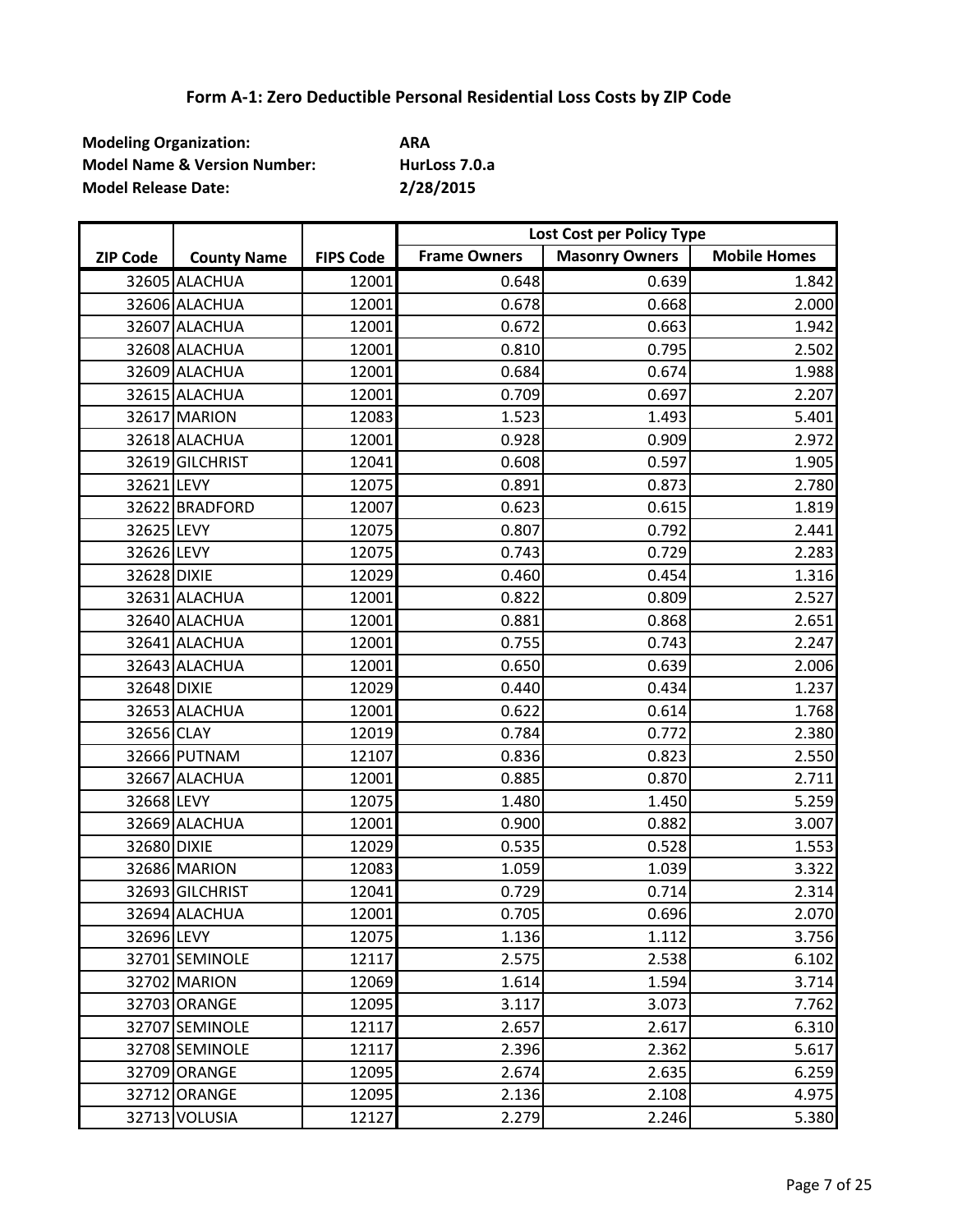| <b>Modeling Organization:</b>           | ARA           |
|-----------------------------------------|---------------|
| <b>Model Name &amp; Version Number:</b> | HurLoss 7.0.a |
| <b>Model Release Date:</b>              | 2/28/2015     |

|                 |                    |                  | Lost Cost per Policy Type |                       |                     |
|-----------------|--------------------|------------------|---------------------------|-----------------------|---------------------|
| <b>ZIP Code</b> | <b>County Name</b> | <b>FIPS Code</b> | <b>Frame Owners</b>       | <b>Masonry Owners</b> | <b>Mobile Homes</b> |
|                 | 32714 SEMINOLE     | 12117            | 2.483                     | 2.448                 | 5.859               |
|                 | 32720 VOLUSIA      | 12127            | 1.818                     | 1.795                 | 4.201               |
|                 | 32724 VOLUSIA      | 12127            | 2.065                     | 2.037                 | 4.863               |
|                 | 32725 VOLUSIA      | 12127            | 2.614                     | 2.573                 | 6.268               |
| 32726 LAKE      |                    | 12069            | 2.470                     | 2.432                 | 5.947               |
|                 | 32730 SEMINOLE     | 12117            | 2.833                     | 2.790                 | 6.773               |
|                 | 32732 SEMINOLE     | 12117            | 2.624                     | 2.584                 | 6.211               |
| 32735 LAKE      |                    | 12069            | 3.318                     | 3.275                 | 8.784               |
| 32736 LAKE      |                    | 12069            | 2.143                     | 2.113                 | 5.060               |
|                 | 32738 VOLUSIA      | 12127            | 2.391                     | 2.356                 | 5.670               |
|                 | 32744 VOLUSIA      | 12127            | 1.878                     | 1.854                 | 4.337               |
|                 | 32746 SEMINOLE     | 12117            | 2.425                     | 2.390                 | 5.723               |
|                 | 32750 SEMINOLE     | 12117            | 2.430                     | 2.395                 | 5.721               |
|                 | 32751 ORANGE       | 12095            | 2.731                     | 2.690                 | 6.498               |
|                 | 32754 BREVARD      | 12009            | 2.830                     | 2.785                 | 7.115               |
|                 | 32757 ORANGE       | 12095            | 3.497                     | 3.453                 | 9.232               |
|                 | 32759 VOLUSIA      | 12127            | 2.546                     | 2.508                 | 5.997               |
|                 | 32763 VOLUSIA      | 12127            | 1.935                     | 1.910                 | 4.483               |
|                 | 32764 VOLUSIA      | 12127            | 2.315                     | 2.282                 | 5.429               |
|                 | 32765 SEMINOLE     | 12117            | 2.354                     | 2.322                 | 5.490               |
|                 | 32766 SEMINOLE     | 12117            | 2.565                     | 2.528                 | 6.032               |
| 32767 LAKE      |                    | 12069            | 1.713                     | 1.693                 | 3.943               |
|                 | 32771 SEMINOLE     | 12117            | 2.501                     | 2.464                 | 5.936               |
|                 | 32773 SEMINOLE     | 12117            | 2.945                     | 2.897                 | 7.097               |
| 32776 LAKE      |                    | 12069            | 2.339                     | 2.306                 | 5.551               |
| 32778 LAKE      |                    | 12069            | 3.112                     | 3.069                 | 8.020               |
|                 | 32779 SEMINOLE     | 12117            | 2.034                     | 2.008                 | 4.679               |
|                 | 32780 BREVARD      | 12009            | 3.859                     | 3.788                 | 9.820               |
|                 | 32784 MARION       | 12069            | 2.242                     | 2.208                 | 5.380               |
|                 | 32789 ORANGE       | 12095            | 2.848                     | 2.804                 | 6.794               |
|                 | 32792 ORANGE       | 12095            | 2.685                     | 2.646                 | 6.361               |
|                 | 32796 BREVARD      | 12009            | 3.214                     | 3.159                 | 8.111               |
|                 | 32798 ORANGE       | 12095            | 2.620                     | 2.581                 | 6.275               |
|                 | 32801 ORANGE       | 12095            | 2.705                     | 2.665                 | 6.411               |
|                 | 32803 ORANGE       | 12095            | 2.877                     | 2.833                 | 6.860               |
|                 | 32804 ORANGE       | 12095            | 2.838                     | 2.795                 | 6.775               |
|                 | 32805 ORANGE       | 12095            | 2.913                     | 2.868                 | 6.960               |
|                 | 32806 ORANGE       | 12095            | 2.883                     | 2.839                 | 6.870               |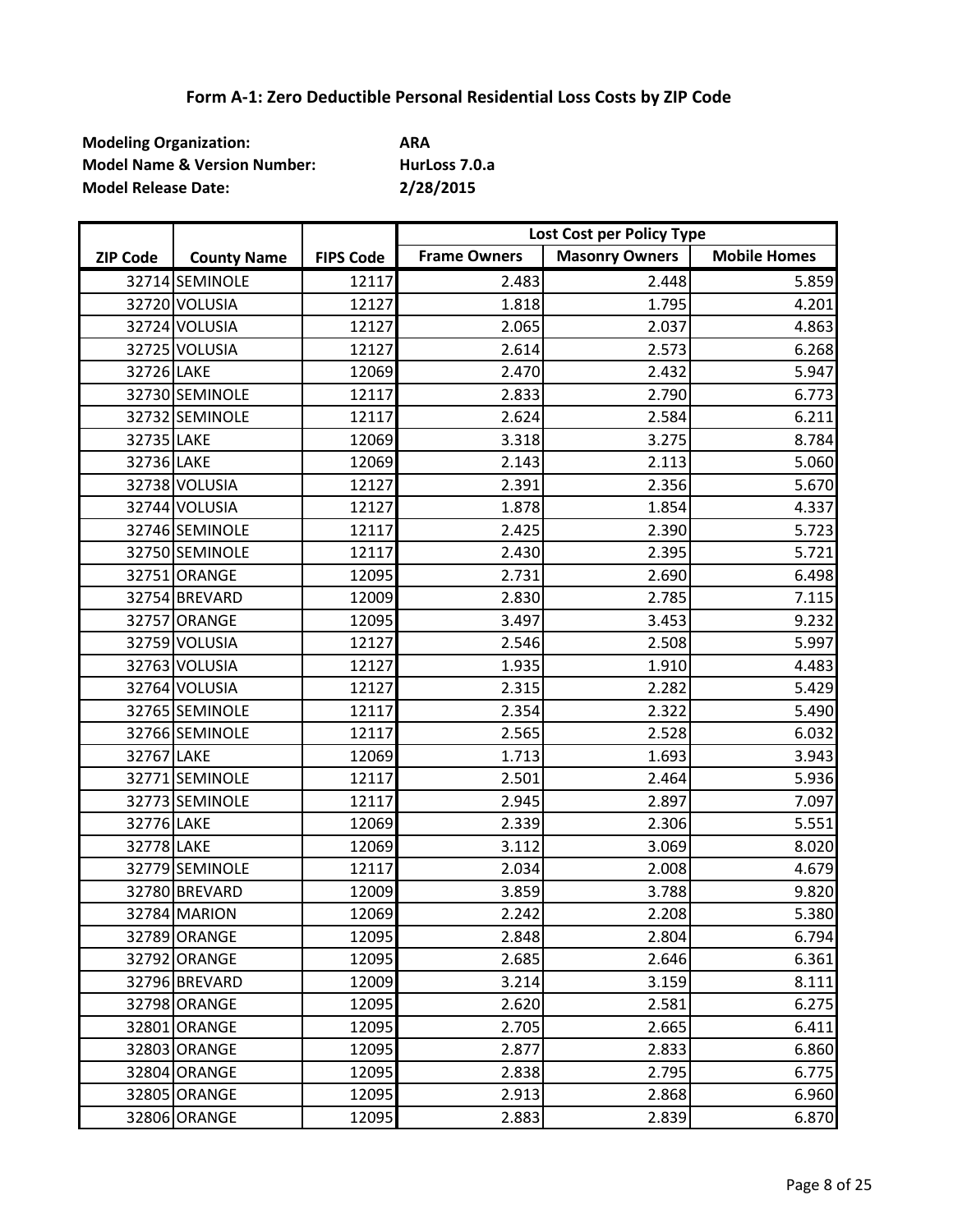| <b>Modeling Organization:</b>           | ARA           |
|-----------------------------------------|---------------|
| <b>Model Name &amp; Version Number:</b> | HurLoss 7.0.a |
| <b>Model Release Date:</b>              | 2/28/2015     |

|                 |                    |                  | Lost Cost per Policy Type |                       |                     |
|-----------------|--------------------|------------------|---------------------------|-----------------------|---------------------|
| <b>ZIP Code</b> | <b>County Name</b> | <b>FIPS Code</b> | <b>Frame Owners</b>       | <b>Masonry Owners</b> | <b>Mobile Homes</b> |
|                 | 32807 ORANGE       | 12095            | 2.740                     | 2.700                 | 6.489               |
|                 | 32808 ORANGE       | 12095            | 2.604                     | 2.567                 | 6.171               |
|                 | 32809 ORANGE       | 12095            | 2.988                     | 2.942                 | 7.138               |
|                 | 32810 ORANGE       | 12095            | 2.633                     | 2.595                 | 6.253               |
|                 | 32811 ORANGE       | 12095            | 2.628                     | 2.590                 | 6.216               |
|                 | 32812 ORANGE       | 12095            | 2.941                     | 2.896                 | 7.013               |
|                 | 32814 ORANGE       | 12095            | 3.090                     | 3.042                 | 7.423               |
|                 | 32815 BREVARD      | 12009            | 3.332                     | 3.276                 | 8.431               |
|                 | 32817 ORANGE       | 12095            | 2.627                     | 2.588                 | 6.190               |
|                 | 32818 ORANGE       | 12095            | 2.647                     | 2.609                 | 6.293               |
|                 | 32819 ORANGE       | 12095            | 2.856                     | 2.813                 | 6.808               |
|                 | 32820 ORANGE       | 12095            | 3.043                     | 2.994                 | 7.261               |
|                 | 32821 ORANGE       | 12095            | 2.509                     | 2.475                 | 5.874               |
|                 | 32822 ORANGE       | 12095            | 2.720                     | 2.680                 | 6.419               |
|                 | 32824 ORANGE       | 12095            | 2.765                     | 2.725                 | 6.524               |
|                 | 32825 ORANGE       | 12095            | 2.536                     | 2.501                 | 5.937               |
|                 | 32826 ORANGE       | 12095            | 2.533                     | 2.497                 | 5.939               |
|                 | 32827 ORANGE       | 12095            | 3.003                     | 2.956                 | 7.153               |
|                 | 32828 ORANGE       | 12095            | 2.720                     | 2.680                 | 6.412               |
|                 | 32829 ORANGE       | 12095            | 2.526                     | 2.491                 | 5.897               |
|                 | 32830 ORANGE       | 12095            | 2.125                     | 2.099                 | 4.863               |
|                 | 32831 ORANGE       | 12095            | 2.614                     | 2.577                 | 6.114               |
|                 | 32832 ORANGE       | 12095            | 3.046                     | 2.998                 | 7.236               |
|                 | 32833 ORANGE       | 12095            | 2.790                     | 2.749                 | 6.579               |
|                 | 32834 ORANGE       | 12095            | 3.674                     | 3.611                 | 8.832               |
|                 | 32835 ORANGE       | 12095            | 2.833                     | 2.790                 | 6.766               |
|                 | 32836 ORANGE       | 12095            | 2.809                     | 2.767                 | 6.680               |
|                 | 32837 ORANGE       | 12095            | 2.613                     | 2.576                 | 6.132               |
|                 | 32839 ORANGE       | 12095            | 2.855                     | 2.812                 | 6.798               |
|                 | 32901 BREVARD      | 12009            | 4.944                     | 4.846                 | 12.639              |
|                 | 32903 BREVARD      | 12009            | 5.540                     | 5.426                 | 14.204              |
|                 | 32904 BREVARD      | 12009            | 4.660                     | 4.570                 | 11.870              |
|                 | 32905 BREVARD      | 12009            | 4.986                     | 4.887                 | 12.752              |
|                 | 32907 BREVARD      | 12009            | 5.465                     | 5.351                 | 13.979              |
|                 | 32908 BREVARD      | 12009            | 6.066                     | 5.947                 | 16.003              |
|                 | 32909 BREVARD      | 12009            | 4.821                     | 4.728                 | 12.279              |
|                 | 32920 BREVARD      | 12009            | 4.428                     | 4.343                 | 11.291              |
|                 | 32922 BREVARD      | 12009            | 3.979                     | 3.906                 | 10.102              |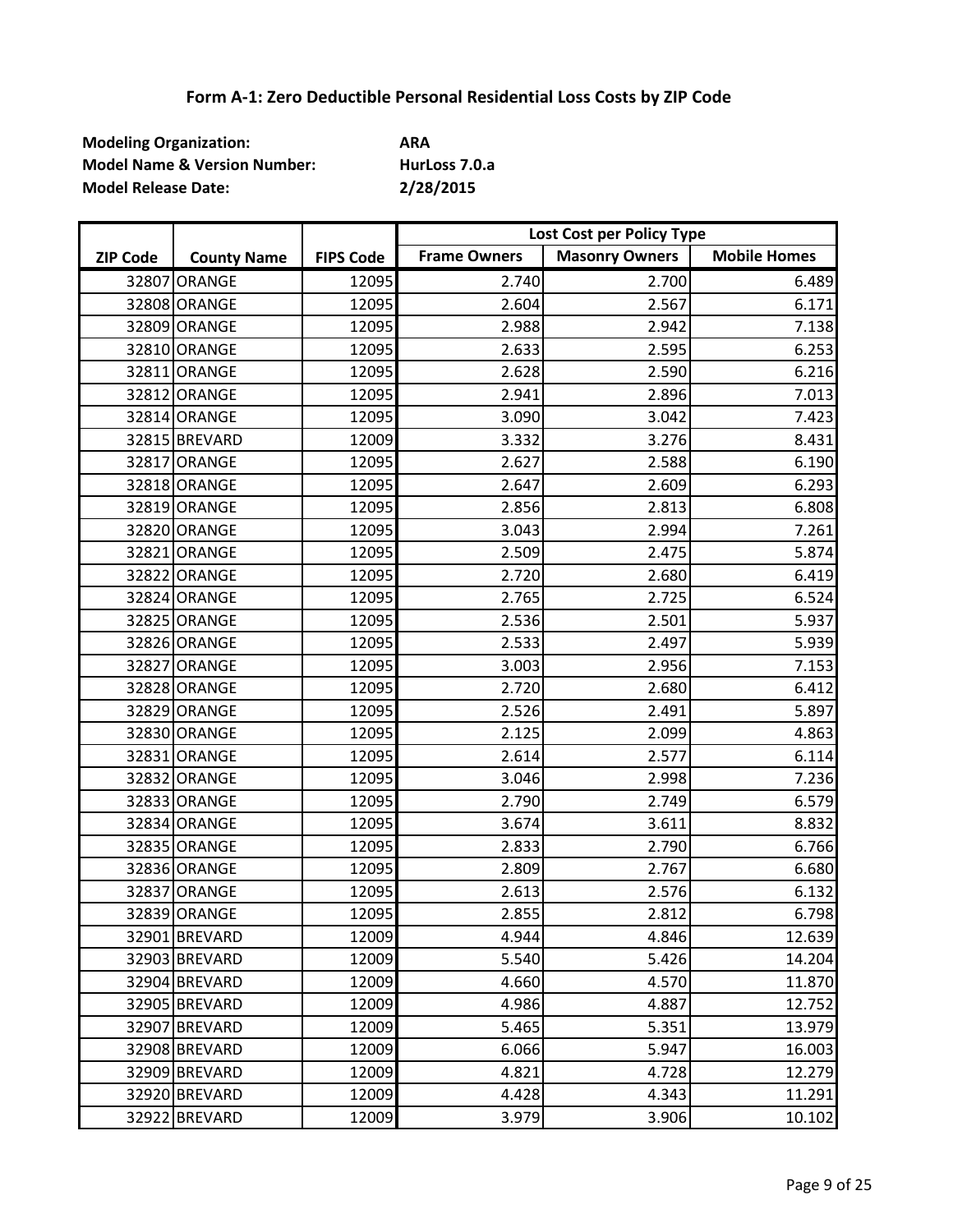| <b>Modeling Organization:</b>           | ARA           |
|-----------------------------------------|---------------|
| <b>Model Name &amp; Version Number:</b> | HurLoss 7.0.a |
| <b>Model Release Date:</b>              | 2/28/2015     |

|                 |                    |                  | Lost Cost per Policy Type |                       |                     |
|-----------------|--------------------|------------------|---------------------------|-----------------------|---------------------|
| <b>ZIP Code</b> | <b>County Name</b> | <b>FIPS Code</b> | <b>Frame Owners</b>       | <b>Masonry Owners</b> | <b>Mobile Homes</b> |
|                 | 32925 BREVARD      | 12009            | 5.347                     | 5.238                 | 13.707              |
|                 | 32926 BREVARD      | 12009            | 3.766                     | 3.698                 | 9.540               |
|                 | 32927 BREVARD      | 12009            | 3.519                     | 3.457                 | 8.889               |
|                 | 32931 BREVARD      | 12009            | 4.886                     | 4.790                 | 12.495              |
|                 | 32934 BREVARD      | 12009            | 4.622                     | 4.533                 | 11.784              |
|                 | 32935 BREVARD      | 12009            | 4.744                     | 4.652                 | 12.116              |
|                 | 32937 BREVARD      | 12009            | 5.073                     | 4.972                 | 12.976              |
|                 | 32940 BREVARD      | 12009            | 4.371                     | 4.288                 | 11.126              |
|                 | 32948 INDIAN RIVER | 12061            | 6.237                     | 6.103                 | 15.994              |
|                 | 32949 BREVARD      | 12009            | 4.417                     | 4.340                 | 11.277              |
|                 | 32950 BREVARD      | 12009            | 4.365                     | 4.286                 | 11.122              |
|                 | 32951 BREVARD      | 12009            | 5.473                     | 5.367                 | 14.036              |
|                 | 32952 BREVARD      | 12009            | 5.093                     | 4.991                 | 13.061              |
|                 | 32953 BREVARD      | 12009            | 3.489                     | 3.430                 | 8.781               |
|                 | 32955 BREVARD      | 12009            | 5.089                     | 4.990                 | 13.292              |
|                 | 32958 INDIAN RIVER | 12061            | 6.085                     | 5.957                 | 15.661              |
|                 | 32960 INDIAN RIVER | 12061            | 6.486                     | 6.348                 | 16.715              |
|                 | 32962 INDIAN RIVER | 12061            | 6.346                     | 6.214                 | 16.363              |
|                 | 32963 INDIAN RIVER | 12061            | 6.813                     | 6.670                 | 17.565              |
|                 | 32966 INDIAN RIVER | 12061            | 7.919                     | 7.751                 | 21.015              |
|                 | 32967 INDIAN RIVER | 12061            | 7.526                     | 7.362                 | 19.689              |
|                 | 32968 INDIAN RIVER | 12061            | 8.124                     | 7.952                 | 21.556              |
|                 | 32976 BREVARD      | 12009            | 5.201                     | 5.100                 | 13.348              |
|                 | 33001 MONROE       | 12087            | 9.609                     | 9.394                 | 27.364              |
|                 | 33004 BROWARD      | 12011            | 8.289                     | 8.030                 | 25.002              |
|                 | 33009 BROWARD      | 12011            | 9.043                     | 8.741                 | 27.561              |
|                 | 33010 MIAMI-DADE   | 12086            | 8.589                     | 8.303                 | 26.236              |
|                 | 33012 MIAMI-DADE   | 12086            | 8.636                     | 8.347                 | 26.430              |
|                 | 33013 MIAMI-DADE   | 12086            | 8.468                     | 8.189                 | 25.811              |
|                 | 33014 MIAMI-DADE   | 12086            | 9.055                     | 8.742                 | 27.860              |
|                 | 33015 MIAMI-DADE   | 12086            | 8.917                     | 8.611                 | 27.464              |
|                 | 33016 MIAMI-DADE   | 12086            | 8.769                     | 8.470                 | 26.939              |
|                 | 33018 MIAMI-DADE   | 12086            | 9.076                     | 8.759                 | 28.041              |
|                 | 33019 BROWARD      | 12011            | 9.177                     | 8.877                 | 27.877              |
|                 | 33020 BROWARD      | 12011            | 8.722                     | 8.439                 | 26.465              |
|                 | 33021 BROWARD      | 12011            | 8.548                     | 8.270                 | 25.951              |
|                 | 33023 BROWARD      | 12011            | 8.688                     | 8.399                 | 26.497              |
|                 | 33024 BROWARD      | 12011            | 8.570                     | 8.286                 | 26.134              |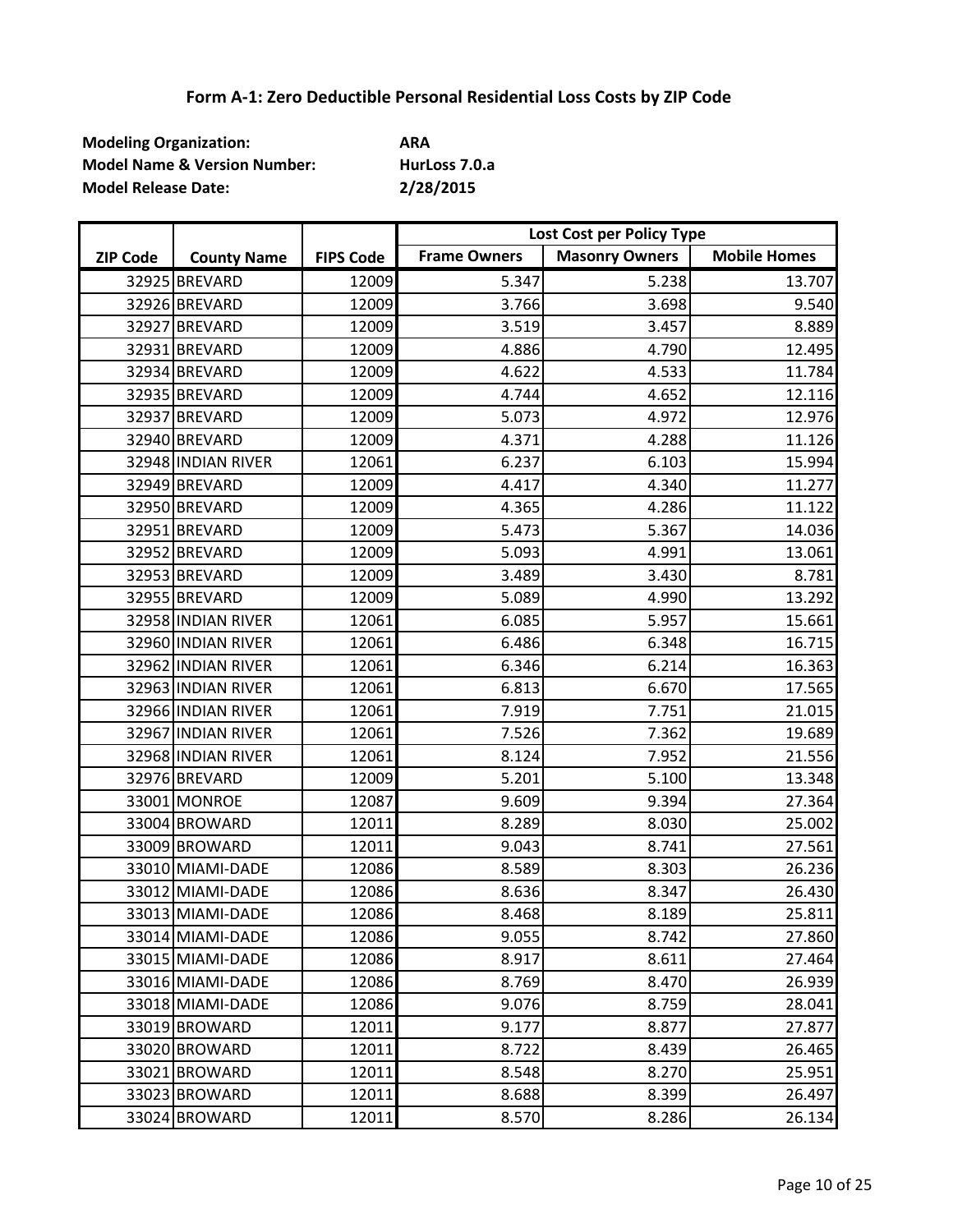| <b>Modeling Organization:</b>           | ARA           |
|-----------------------------------------|---------------|
| <b>Model Name &amp; Version Number:</b> | HurLoss 7.0.a |
| <b>Model Release Date:</b>              | 2/28/2015     |

|                 |                    |                  | Lost Cost per Policy Type |                       |                     |
|-----------------|--------------------|------------------|---------------------------|-----------------------|---------------------|
| <b>ZIP Code</b> | <b>County Name</b> | <b>FIPS Code</b> | <b>Frame Owners</b>       | <b>Masonry Owners</b> | <b>Mobile Homes</b> |
|                 | 33025 BROWARD      | 12011            | 8.556                     | 8.271                 | 26.174              |
|                 | 33026 BROWARD      | 12011            | 8.704                     | 8.410                 | 26.726              |
|                 | 33027 BROWARD      | 12011            | 8.426                     | 8.146                 | 25.855              |
|                 | 33028 BROWARD      | 12011            | 8.464                     | 8.180                 | 26.019              |
|                 | 33029 BROWARD      | 12011            | 9.692                     | 9.357                 | 31.243              |
|                 | 33030 MIAMI-DADE   | 12086            | 11.990                    | 11.608                | 41.779              |
|                 | 33031 MIAMI-DADE   | 12086            | 11.846                    | 11.468                | 41.380              |
|                 | 33032 MIAMI-DADE   | 12086            | 9.561                     | 9.222                 | 29.858              |
|                 | 33033 MIAMI-DADE   | 12086            | 9.047                     | 8.735                 | 28.319              |
|                 | 33034 MIAMI-DADE   | 12086            | 10.588                    | 10.215                | 35.811              |
|                 | 33035 MIAMI-DADE   | 12086            | 11.237                    | 10.855                | 37.084              |
|                 | 33036 MONROE       | 12087            | 10.541                    | 10.306                | 29.704              |
|                 | 33037 MONROE       | 12087            | 9.672                     | 9.460                 | 28.042              |
|                 | 33039 MIAMI-DADE   | 12086            | 9.519                     | 9.184                 | 29.763              |
|                 | 33040 MONROE       | 12087            | 8.362                     | 8.171                 | 23.534              |
|                 | 33042 MONROE       | 12087            | 10.202                    | 9.968                 | 28.249              |
|                 | 33043 MONROE       | 12087            | 8.931                     | 8.727                 | 25.430              |
|                 | 33050 MONROE       | 12087            | 9.466                     | 9.251                 | 26.784              |
|                 | 33051 MONROE       | 12087            | 11.780                    | 11.516                | 32.787              |
|                 | 33054 MIAMI-DADE   | 12086            | 8.859                     | 8.559                 | 27.123              |
|                 | 33055 MIAMI-DADE   | 12086            | 8.955                     | 8.648                 | 27.503              |
|                 | 33056 MIAMI-DADE   | 12086            | 8.922                     | 8.619                 | 27.340              |
|                 | 33060 BROWARD      | 12011            | 8.501                     | 8.231                 | 25.743              |
|                 | 33062 BROWARD      | 12011            | 9.304                     | 8.997                 | 28.359              |
|                 | 33063 BROWARD      | 12011            | 8.220                     | 7.958                 | 24.925              |
|                 | 33064 BROWARD      | 12011            | 8.725                     | 8.443                 | 26.539              |
|                 | 33065 BROWARD      | 12011            | 8.012                     | 7.759                 | 24.299              |
|                 | 33066 BROWARD      | 12011            | 8.141                     | 7.886                 | 24.614              |
|                 | 33067 BROWARD      | 12011            | 8.125                     | 7.867                 | 24.640              |
|                 | 33068 BROWARD      | 12011            | 8.052                     | 7.801                 | 24.345              |
|                 | 33069 BROWARD      | 12011            | 8.319                     | 8.056                 | 25.187              |
|                 | 33070 MONROE       | 12087            | 9.786                     | 9.569                 | 27.838              |
|                 | 33071 BROWARD      | 12011            | 8.188                     | 7.927                 | 24.921              |
|                 | 33073 BROWARD      | 12011            | 8.325                     | 8.059                 | 25.290              |
|                 | 33076 BROWARD      | 12011            | 7.945                     | 7.694                 | 24.116              |
|                 | 33109 MIAMI-DADE   | 12086            | 11.539                    | 11.128                | 35.397              |
|                 | 33122 MIAMI-DADE   | 12086            | 8.748                     | 8.453                 | 26.832              |
|                 | 33125 MIAMI-DADE   | 12086            | 8.615                     | 8.331                 | 26.282              |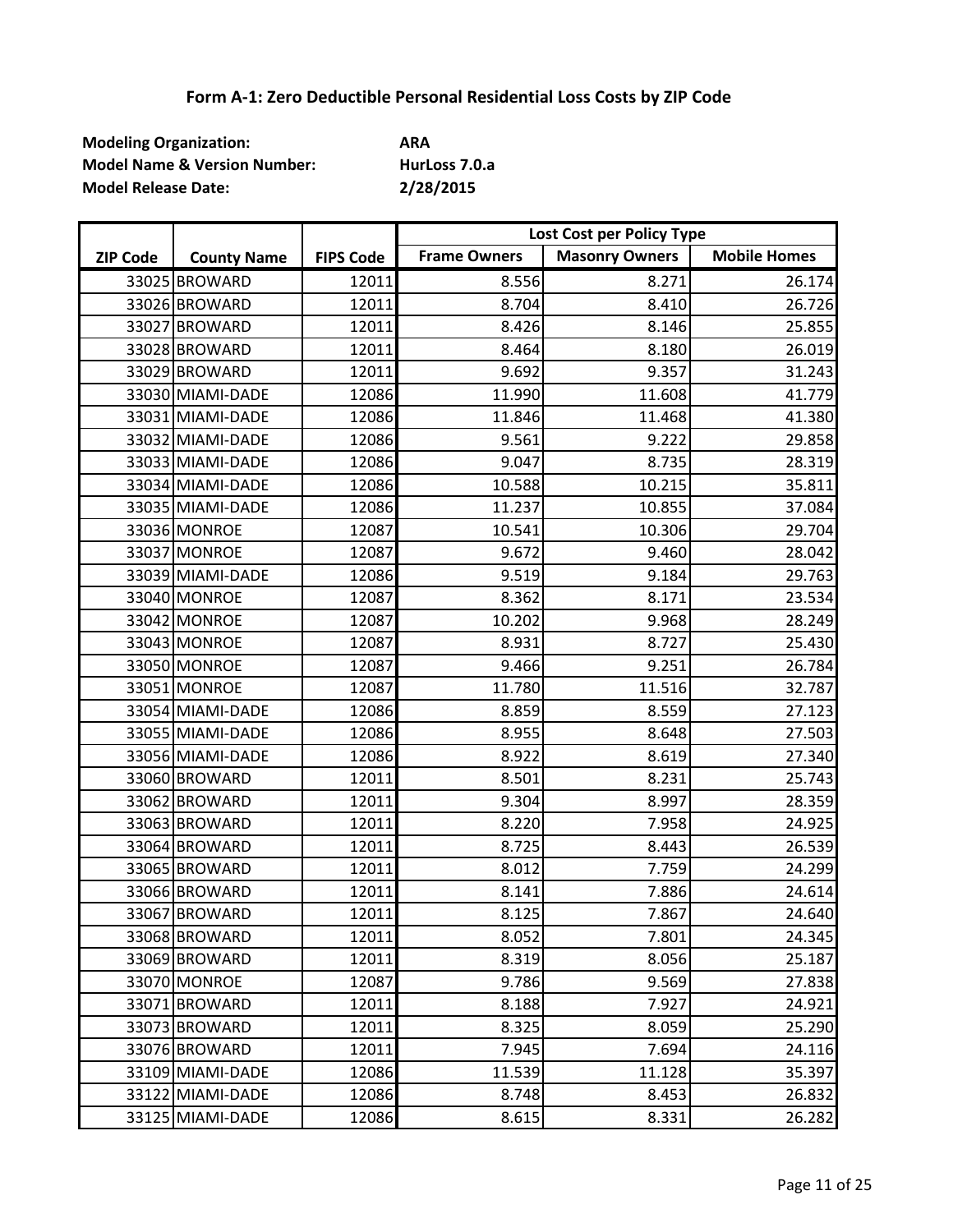| <b>Modeling Organization:</b>           | ARA           |
|-----------------------------------------|---------------|
| <b>Model Name &amp; Version Number:</b> | HurLoss 7.0.a |
| <b>Model Release Date:</b>              | 2/28/2015     |

|                 |                    |                  | Lost Cost per Policy Type |                       |                     |
|-----------------|--------------------|------------------|---------------------------|-----------------------|---------------------|
| <b>ZIP Code</b> | <b>County Name</b> | <b>FIPS Code</b> | <b>Frame Owners</b>       | <b>Masonry Owners</b> | <b>Mobile Homes</b> |
|                 | 33126 MIAMI-DADE   | 12086            | 8.925                     | 8.620                 | 27.420              |
|                 | 33127 MIAMI-DADE   | 12086            | 9.007                     | 8.705                 | 27.532              |
|                 | 33128 MIAMI-DADE   | 12086            | 9.143                     | 8.836                 | 27.988              |
|                 | 33129 MIAMI-DADE   | 12086            | 9.245                     | 8.934                 | 28.326              |
|                 | 33130 MIAMI-DADE   | 12086            | 8.976                     | 8.679                 | 27.430              |
|                 | 33131 MIAMI-DADE   | 12086            | 10.076                    | 9.730                 | 30.955              |
|                 | 33132 MIAMI-DADE   | 12086            | 10.596                    | 10.220                | 32.649              |
|                 | 33133 MIAMI-DADE   | 12086            | 9.534                     | 9.204                 | 29.368              |
|                 | 33134 MIAMI-DADE   | 12086            | 9.241                     | 8.919                 | 28.442              |
|                 | 33135 MIAMI-DADE   | 12086            | 8.664                     | 8.377                 | 26.458              |
|                 | 33136 MIAMI-DADE   | 12086            | 9.080                     | 8.776                 | 27.769              |
|                 | 33137 MIAMI-DADE   | 12086            | 9.749                     | 9.413                 | 29.913              |
|                 | 33138 MIAMI-DADE   | 12086            | 9.492                     | 9.166                 | 29.113              |
|                 | 33139 MIAMI-DADE   | 12086            | 10.350                    | 9.994                 | 31.638              |
|                 | 33140 MIAMI-DADE   | 12086            | 10.657                    | 10.282                | 32.682              |
|                 | 33141 MIAMI-DADE   | 12086            | 11.184                    | 10.794                | 34.257              |
|                 | 33142 MIAMI-DADE   | 12086            | 8.946                     | 8.644                 | 27.375              |
|                 | 33143 MIAMI-DADE   | 12086            | 9.262                     | 8.941                 | 28.576              |
|                 | 33144 MIAMI-DADE   | 12086            | 8.926                     | 8.620                 | 27.448              |
|                 | 33145 MIAMI-DADE   | 12086            | 9.015                     | 8.711                 | 27.632              |
|                 | 33146 MIAMI-DADE   | 12086            | 9.472                     | 9.141                 | 29.226              |
|                 | 33147 MIAMI-DADE   | 12086            | 8.941                     | 8.638                 | 27.362              |
|                 | 33149 MIAMI-DADE   | 12086            | 9.448                     | 9.141                 | 28.801              |
|                 | 33150 MIAMI-DADE   | 12086            | 9.127                     | 8.816                 | 27.936              |
|                 | 33154 MIAMI-DADE   | 12086            | 12.135                    | 11.715                | 36.895              |
|                 | 33155 MIAMI-DADE   | 12086            | 9.389                     | 9.058                 | 29.004              |
|                 | 33156 MIAMI-DADE   | 12086            | 8.769                     | 8.477                 | 26.960              |
|                 | 33157 MIAMI-DADE   | 12086            | 9.119                     | 8.805                 | 28.213              |
|                 | 33158 MIAMI-DADE   | 12086            | 9.029                     | 8.723                 | 27.835              |
|                 | 33160 MIAMI-DADE   | 12086            | 9.474                     | 9.151                 | 28.971              |
|                 | 33161 MIAMI-DADE   | 12086            | 9.296                     | 8.978                 | 28.480              |
|                 | 33162 MIAMI-DADE   | 12086            | 9.214                     | 8.899                 | 28.204              |
|                 | 33165 MIAMI-DADE   | 12086            | 9.105                     | 8.788                 | 28.143              |
|                 | 33166 MIAMI-DADE   | 12086            | 8.956                     | 8.649                 | 27.504              |
|                 | 33167 MIAMI-DADE   | 12086            | 9.235                     | 8.915                 | 28.345              |
|                 | 33168 MIAMI-DADE   | 12086            | 9.209                     | 8.893                 | 28.233              |
|                 | 33169 MIAMI-DADE   | 12086            | 8.886                     | 8.586                 | 27.163              |
|                 | 33170 MIAMI-DADE   | 12086            | 11.768                    | 11.393                | 40.319              |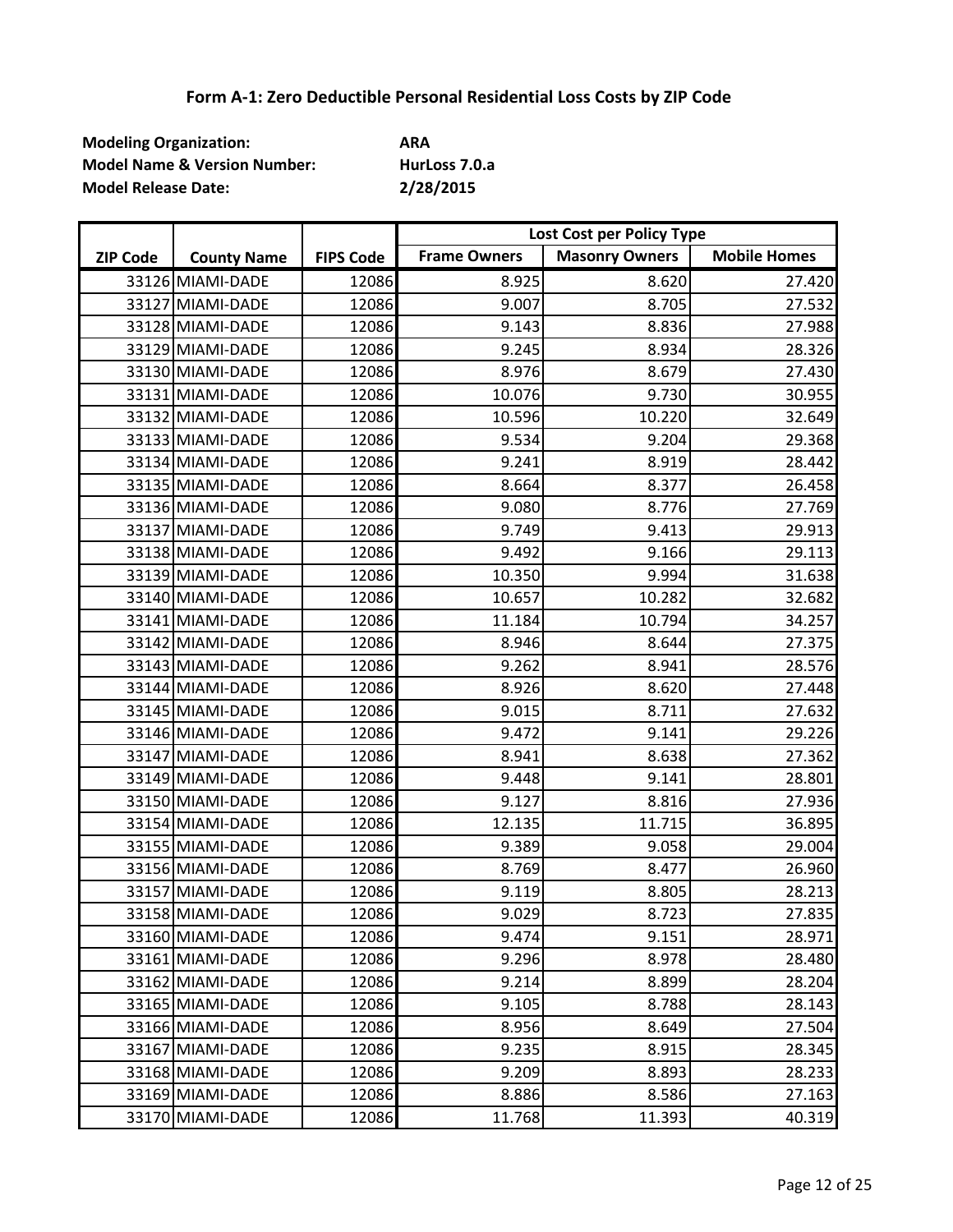| <b>Modeling Organization:</b>           | ARA           |
|-----------------------------------------|---------------|
| <b>Model Name &amp; Version Number:</b> | HurLoss 7.0.a |
| <b>Model Release Date:</b>              | 2/28/2015     |

|                 |                    |                  | Lost Cost per Policy Type |                       |                     |
|-----------------|--------------------|------------------|---------------------------|-----------------------|---------------------|
| <b>ZIP Code</b> | <b>County Name</b> | <b>FIPS Code</b> | <b>Frame Owners</b>       | <b>Masonry Owners</b> | <b>Mobile Homes</b> |
|                 | 33172 MIAMI-DADE   | 12086            | 8.857                     | 8.553                 | 27.303              |
|                 | 33173 MIAMI-DADE   | 12086            | 8.893                     | 8.588                 | 27.446              |
|                 | 33174 MIAMI-DADE   | 12086            | 8.528                     | 8.242                 | 26.196              |
|                 | 33175 MIAMI-DADE   | 12086            | 9.633                     | 9.283                 | 30.117              |
|                 | 33176 MIAMI-DADE   | 12086            | 9.238                     | 8.916                 | 28.606              |
|                 | 33177 MIAMI-DADE   | 12086            | 9.630                     | 9.285                 | 30.044              |
|                 | 33178 MIAMI-DADE   | 12086            | 10.202                    | 9.852                 | 33.056              |
|                 | 33179 MIAMI-DADE   | 12086            | 9.627                     | 9.288                 | 29.582              |
|                 | 33180 MIAMI-DADE   | 12086            | 9.400                     | 9.081                 | 28.733              |
|                 | 33181 MIAMI-DADE   | 12086            | 8.632                     | 8.356                 | 26.206              |
|                 | 33182 MIAMI-DADE   | 12086            | 10.829                    | 10.471                | 36.424              |
|                 | 33183 MIAMI-DADE   | 12086            | 9.085                     | 8.767                 | 28.199              |
|                 | 33184 MIAMI-DADE   | 12086            | 8.647                     | 8.352                 | 26.701              |
|                 | 33185 MIAMI-DADE   | 12086            | 8.693                     | 8.394                 | 26.960              |
|                 | 33186 MIAMI-DADE   | 12086            | 9.217                     | 8.893                 | 28.635              |
|                 | 33187 MIAMI-DADE   | 12086            | 11.847                    | 11.473                | 41.442              |
|                 | 33189 MIAMI-DADE   | 12086            | 8.456                     | 8.181                 | 26.028              |
|                 | 33190 MIAMI-DADE   | 12086            | 7.380                     | 7.163                 | 22.425              |
|                 | 33193 MIAMI-DADE   | 12086            | 10.136                    | 9.781                 | 32.856              |
|                 | 33194 MIAMI-DADE   | 12086            | 8.734                     | 8.433                 | 27.091              |
|                 | 33196 MIAMI-DADE   | 12086            | 11.699                    | 11.329                | 40.905              |
|                 | 33199 MIAMI-DADE   | 12086            | 8.590                     | 8.299                 | 26.448              |
|                 | 33301 BROWARD      | 12011            | 9.081                     | 8.780                 | 27.659              |
|                 | 33304 BROWARD      | 12011            | 8.976                     | 8.681                 | 27.299              |
|                 | 33305 BROWARD      | 12011            | 8.699                     | 8.419                 | 26.367              |
|                 | 33306 BROWARD      | 12011            | 8.811                     | 8.529                 | 26.709              |
|                 | 33308 BROWARD      | 12011            | 8.697                     | 8.422                 | 26.328              |
|                 | 33309 BROWARD      | 12011            | 8.585                     | 8.306                 | 26.089              |
|                 | 33311 BROWARD      | 12011            | 8.519                     | 8.244                 | 25.836              |
|                 | 33312 BROWARD      | 12011            | 8.565                     | 8.287                 | 25.998              |
|                 | 33313 BROWARD      | 12011            | 8.246                     | 7.983                 | 24.993              |
|                 | 33314 BROWARD      | 12011            | 8.275                     | 8.011                 | 25.066              |
|                 | 33315 BROWARD      | 12011            | 8.653                     | 8.372                 | 26.251              |
|                 | 33316 BROWARD      | 12011            | 9.833                     | 9.491                 | 30.130              |
|                 | 33317 BROWARD      | 12011            | 8.295                     | 8.029                 | 25.145              |
|                 | 33319 BROWARD      | 12011            | 8.123                     | 7.867                 | 24.583              |
|                 | 33321 BROWARD      | 12011            | 8.099                     | 7.841                 | 24.605              |
|                 | 33322 BROWARD      | 12011            | 8.206                     | 7.942                 | 24.956              |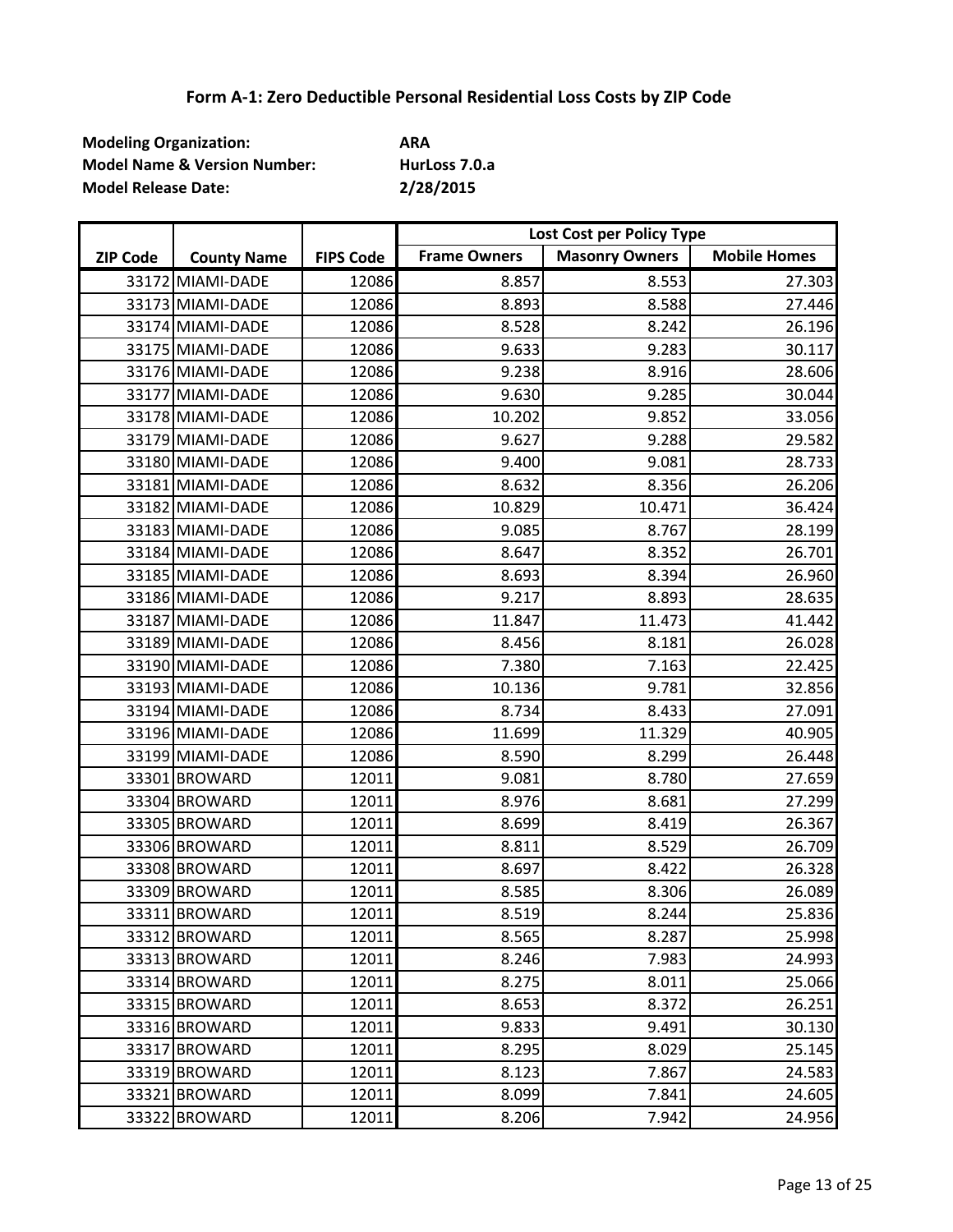| <b>Modeling Organization:</b>           | ARA           |
|-----------------------------------------|---------------|
| <b>Model Name &amp; Version Number:</b> | HurLoss 7.0.a |
| <b>Model Release Date:</b>              | 2/28/2015     |

|                 |                    |                  | Lost Cost per Policy Type |                       |                     |
|-----------------|--------------------|------------------|---------------------------|-----------------------|---------------------|
| <b>ZIP Code</b> | <b>County Name</b> | <b>FIPS Code</b> | <b>Frame Owners</b>       | <b>Masonry Owners</b> | <b>Mobile Homes</b> |
|                 | 33323 BROWARD      | 12011            | 8.124                     | 7.862                 | 24.779              |
|                 | 33324 BROWARD      | 12011            | 8.108                     | 7.849                 | 24.604              |
|                 | 33325 BROWARD      | 12011            | 7.768                     | 7.524                 | 23.560              |
|                 | 33326 BROWARD      | 12011            | 8.241                     | 7.968                 | 25.347              |
|                 | 33327 BROWARD      | 12011            | 9.829                     | 9.501                 | 32.750              |
|                 | 33328 BROWARD      | 12011            | 7.863                     | 7.618                 | 23.787              |
|                 | 33330 BROWARD      | 12011            | 7.767                     | 7.524                 | 23.569              |
|                 | 33331 BROWARD      | 12011            | 7.758                     | 7.513                 | 23.620              |
|                 | 33332 BROWARD      | 12011            | 7.695                     | 7.451                 | 23.480              |
|                 | 33334 BROWARD      | 12011            | 8.536                     | 8.263                 | 25.854              |
|                 | 33351 BROWARD      | 12011            | 8.105                     | 7.846                 | 24.622              |
|                 | 33388 BROWARD      | 12011            | 8.095                     | 7.838                 | 24.532              |
|                 | 33401 PALM BEACH   | 12099            | 10.321                    | 9.950                 | 32.194              |
|                 | 33403 PALM BEACH   | 12099            | 8.889                     | 8.593                 | 27.453              |
|                 | 33404 PALM BEACH   | 12099            | 8.762                     | 8.474                 | 27.008              |
|                 | 33405 PALM BEACH   | 12099            | 9.131                     | 8.828                 | 28.145              |
|                 | 33406 PALM BEACH   | 12099            | 8.978                     | 8.676                 | 27.705              |
|                 | 33407 PALM BEACH   | 12099            | 9.051                     | 8.747                 | 27.993              |
|                 | 33408 PALM BEACH   | 12099            | 8.708                     | 8.426                 | 26.822              |
|                 | 33409 PALM BEACH   | 12099            | 8.824                     | 8.529                 | 27.231              |
|                 | 33410 PALM BEACH   | 12099            | 8.626                     | 8.340                 | 26.618              |
|                 | 33411 PALM BEACH   | 12099            | 8.813                     | 8.512                 | 27.294              |
|                 | 33412 PALM BEACH   | 12099            | 8.909                     | 8.599                 | 27.726              |
|                 | 33413 PALM BEACH   | 12099            | 8.202                     | 7.938                 | 25.120              |
|                 | 33414 PALM BEACH   | 12099            | 8.553                     | 8.263                 | 26.467              |
|                 | 33415 PALM BEACH   | 12099            | 8.415                     | 8.141                 | 25.835              |
|                 | 33417 PALM BEACH   | 12099            | 8.374                     | 8.102                 | 25.726              |
|                 | 33418 PALM BEACH   | 12099            | 8.049                     | 7.791                 | 24.680              |
|                 | 33426 PALM BEACH   | 12099            | 8.703                     | 8.419                 | 26.686              |
|                 | 33428 PALM BEACH   | 12099            | 9.508                     | 9.176                 | 29.480              |
|                 | 33430 PALM BEACH   | 12099            | 8.455                     | 8.216                 | 30.179              |
|                 | 33431 PALM BEACH   | 12099            | 8.689                     | 8.408                 | 26.473              |
|                 | 33432 PALM BEACH   | 12099            | 9.180                     | 8.876                 | 28.076              |
|                 | 33433 PALM BEACH   | 12099            | 8.961                     | 8.660                 | 27.481              |
|                 | 33434 PALM BEACH   | 12099            | 9.301                     | 8.981                 | 28.663              |
|                 | 33435 PALM BEACH   | 12099            | 9.113                     | 8.810                 | 28.008              |
|                 | 33436 PALM BEACH   | 12099            | 8.919                     | 8.620                 | 27.436              |
|                 | 33437 PALM BEACH   | 12099            | 8.832                     | 8.536                 | 27.145              |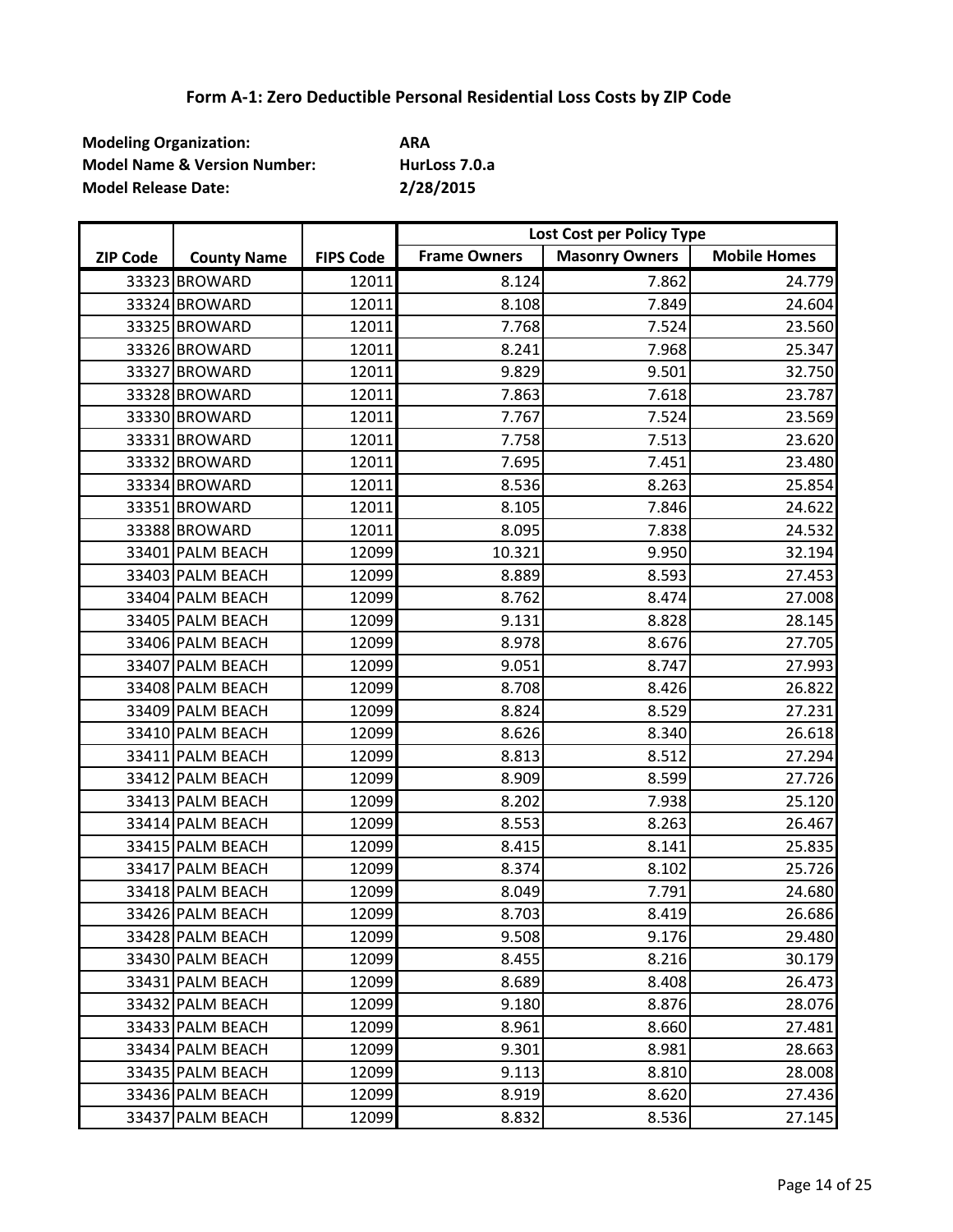| <b>Modeling Organization:</b>           | ARA           |
|-----------------------------------------|---------------|
| <b>Model Name &amp; Version Number:</b> | HurLoss 7.0.a |
| <b>Model Release Date:</b>              | 2/28/2015     |

|                 |                    |                  | Lost Cost per Policy Type |                       |                     |
|-----------------|--------------------|------------------|---------------------------|-----------------------|---------------------|
| <b>ZIP Code</b> | <b>County Name</b> | <b>FIPS Code</b> | <b>Frame Owners</b>       | <b>Masonry Owners</b> | <b>Mobile Homes</b> |
|                 | 33438 PALM BEACH   | 12099            | 8.196                     | 7.955                 | 28.459              |
|                 | 33440 HENDRY       | 12051            | 7.146                     | 7.021                 | 20.326              |
|                 | 33441 BROWARD      | 12011            | 8.582                     | 8.308                 | 26.077              |
|                 | 33442 BROWARD      | 12011            | 8.833                     | 8.542                 | 27.003              |
|                 | 33444 PALM BEACH   | 12099            | 9.202                     | 8.895                 | 28.252              |
|                 | 33445 PALM BEACH   | 12099            | 9.003                     | 8.702                 | 27.619              |
|                 | 33446 PALM BEACH   | 12099            | 9.620                     | 9.283                 | 29.884              |
|                 | 33449 PALM BEACH   | 12099            | 8.612                     | 8.322                 | 26.589              |
|                 | 33455 MARTIN       | 12085            | 8.225                     | 8.045                 | 22.903              |
|                 | 33458 PALM BEACH   | 12099            | 8.722                     | 8.430                 | 26.980              |
|                 | 33460 PALM BEACH   | 12099            | 8.941                     | 8.649                 | 27.460              |
|                 | 33461 PALM BEACH   | 12099            | 9.062                     | 8.756                 | 27.961              |
|                 | 33462 PALM BEACH   | 12099            | 9.089                     | 8.784                 | 28.009              |
|                 | 33463 PALM BEACH   | 12099            | 8.621                     | 8.336                 | 26.516              |
|                 | 33467 PALM BEACH   | 12099            | 8.811                     | 8.513                 | 27.188              |
|                 | 33469 MARTIN       | 12085            | 9.924                     | 9.693                 | 27.473              |
|                 | 33470 PALM BEACH   | 12099            | 10.082                    | 9.775                 | 35.828              |
|                 | 33471 GLADES       | 12043            | 7.155                     | 7.043                 | 19.912              |
|                 | 33472 PALM BEACH   | 12099            | 9.020                     | 8.713                 | 27.828              |
|                 | 33473 PALM BEACH   | 12099            | 10.274                    | 9.936                 | 33.560              |
|                 | 33476 PALM BEACH   | 12099            | 8.257                     | 8.025                 | 29.460              |
|                 | 33477 PALM BEACH   | 12099            | 9.346                     | 9.029                 | 29.001              |
|                 | 33478 PALM BEACH   | 12099            | 7.547                     | 7.312                 | 23.028              |
|                 | 33480 PALM BEACH   | 12099            | 10.911                    | 10.527                | 33.868              |
|                 | 33483 PALM BEACH   | 12099            | 9.696                     | 9.366                 | 29.847              |
|                 | 33484 PALM BEACH   | 12099            | 8.849                     | 8.554                 | 27.125              |
|                 | 33486 PALM BEACH   | 12099            | 8.803                     | 8.514                 | 26.885              |
|                 | 33487 PALM BEACH   | 12099            | 8.879                     | 8.588                 | 27.113              |
|                 | 33493 PALM BEACH   | 12099            | 7.729                     | 7.521                 | 27.488              |
|                 | 33496 PALM BEACH   | 12099            | 8.953                     | 8.652                 | 27.483              |
|                 | 33498 PALM BEACH   | 12099            | 8.385                     | 8.112                 | 25.614              |
|                 | 33510 HILLSBOROUGH | 12057            | 2.745                     | 2.700                 | 6.526               |
|                 | 33511 HILLSBOROUGH | 12057            | 2.690                     | 2.647                 | 6.372               |
|                 | 33513 SUMTER       | 12119            | 2.056                     | 2.025                 | 4.889               |
|                 | 33514 SUMTER       | 12119            | 2.346                     | 2.308                 | 5.627               |
|                 | 33523 PASCO        | 12101            | 2.565                     | 2.521                 | 6.176               |
|                 | 33525 PASCO        | 12101            | 2.906                     | 2.853                 | 7.057               |
|                 | 33527 HILLSBOROUGH | 12057            | 2.922                     | 2.872                 | 7.005               |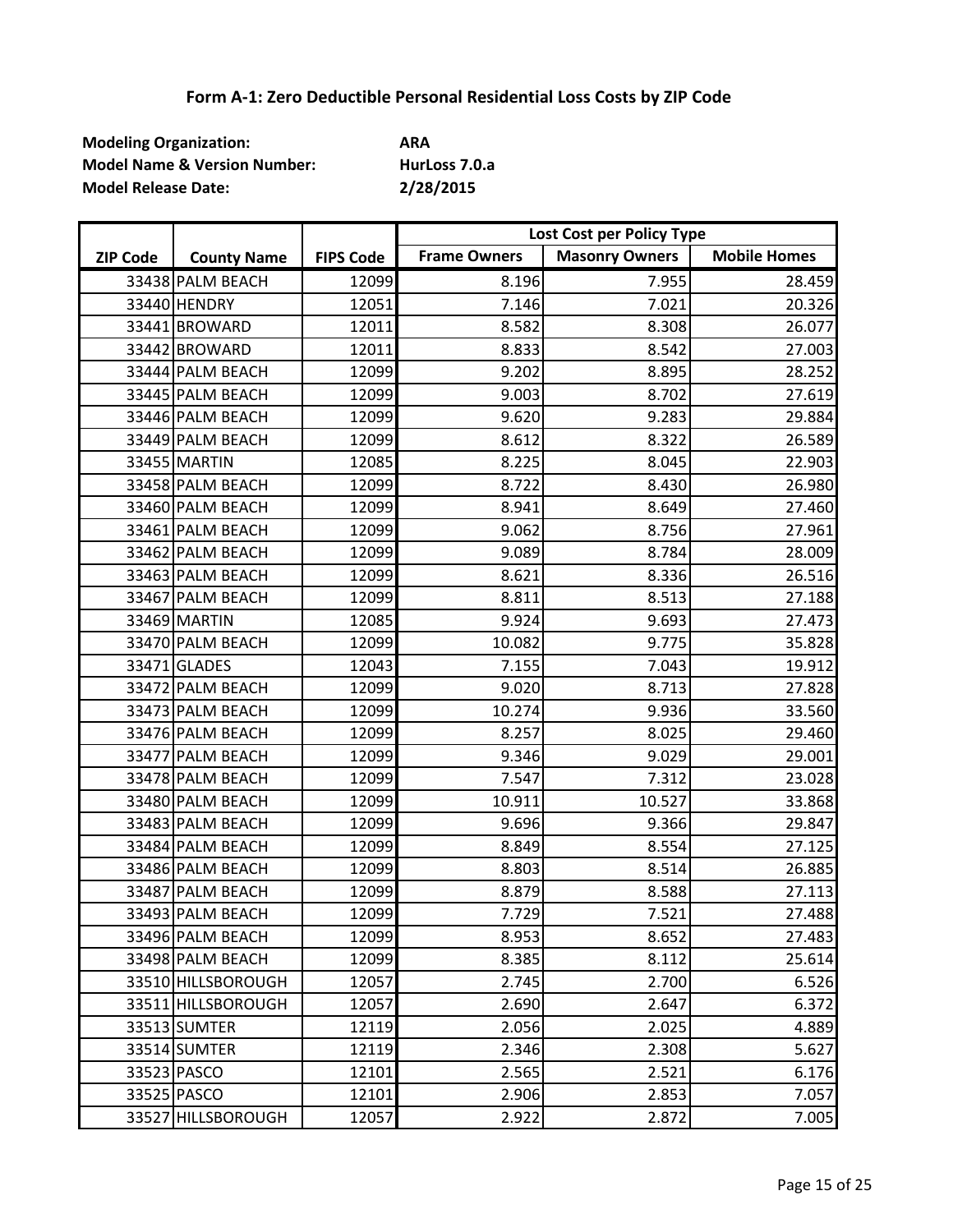| <b>Modeling Organization:</b>           | ARA           |
|-----------------------------------------|---------------|
| <b>Model Name &amp; Version Number:</b> | HurLoss 7.0.a |
| <b>Model Release Date:</b>              | 2/28/2015     |

|                 |                    |                  | Lost Cost per Policy Type |                       |                     |
|-----------------|--------------------|------------------|---------------------------|-----------------------|---------------------|
| <b>ZIP Code</b> | <b>County Name</b> | <b>FIPS Code</b> | <b>Frame Owners</b>       | <b>Masonry Owners</b> | <b>Mobile Homes</b> |
|                 | 33534 HILLSBOROUGH | 12057            | 3.166                     | 3.109                 | 7.612               |
|                 | 33538 SUMTER       | 12119            | 1.726                     | 1.701                 | 4.064               |
|                 | 33540 PASCO        | 12101            | 2.360                     | 2.324                 | 5.561               |
|                 | 33541 PASCO        | 12101            | 2.822                     | 2.773                 | 6.796               |
|                 | 33542 PASCO        | 12101            | 2.676                     | 2.632                 | 6.409               |
|                 | 33543 PASCO        | 12101            | 2.677                     | 2.631                 | 6.404               |
|                 | 33544 PASCO        | 12101            | 2.110                     | 2.081                 | 4.928               |
|                 | 33545 PASCO        | 12101            | 3.119                     | 3.060                 | 7.597               |
|                 | 33547 HILLSBOROUGH | 12057            | 3.382                     | 3.320                 | 8.189               |
|                 | 33548 HILLSBOROUGH | 12057            | 2.831                     | 2.781                 | 6.807               |
|                 | 33549 HILLSBOROUGH | 12057            | 2.689                     | 2.643                 | 6.425               |
|                 | 33556 PASCO        | 12101            | 3.018                     | 2.961                 | 7.307               |
|                 | 33558 HILLSBOROUGH | 12057            | 2.770                     | 2.721                 | 6.653               |
|                 | 33559 HILLSBOROUGH | 12057            | 2.257                     | 2.223                 | 5.280               |
|                 | 33563 HILLSBOROUGH | 12057            | 2.514                     | 2.476                 | 5.929               |
|                 | 33565 HILLSBOROUGH | 12057            | 2.724                     | 2.679                 | 6.498               |
|                 | 33566 HILLSBOROUGH | 12057            | 2.888                     | 2.840                 | 6.919               |
|                 | 33567 HILLSBOROUGH | 12057            | 3.042                     | 2.990                 | 7.315               |
|                 | 33569 HILLSBOROUGH | 12057            | 2.770                     | 2.725                 | 6.576               |
|                 | 33570 HILLSBOROUGH | 12057            | 3.735                     | 3.663                 | 9.054               |
|                 | 33572 HILLSBOROUGH | 12057            | 3.715                     | 3.642                 | 9.027               |
|                 | 33573 HILLSBOROUGH | 12057            | 2.927                     | 2.878                 | 6.964               |
|                 | 33576 PASCO        | 12101            | 3.041                     | 2.984                 | 7.441               |
|                 | 33578 HILLSBOROUGH | 12057            | 3.129                     | 3.073                 | 7.525               |
|                 | 33579 HILLSBOROUGH | 12057            | 3.369                     | 3.306                 | 8.144               |
|                 | 33584 HILLSBOROUGH | 12057            | 2.875                     | 2.827                 | 6.876               |
|                 | 33585 SUMTER       | 12119            | 2.341                     | 2.302                 | 5.658               |
|                 | 33592 HILLSBOROUGH | 12057            | 2.249                     | 2.217                 | 5.240               |
|                 | 33594 HILLSBOROUGH | 12057            | 2.746                     | 2.702                 | 6.525               |
|                 | 33596 HILLSBOROUGH | 12057            | 2.572                     | 2.533                 | 6.060               |
|                 | 33597 SUMTER       | 12119            | 1.756                     | 1.734                 | 4.021               |
|                 | 33598 HILLSBOROUGH | 12057            | 3.780                     | 3.706                 | 9.198               |
|                 | 33602 HILLSBOROUGH | 12057            | 3.702                     | 3.627                 | 9.012               |
|                 | 33603 HILLSBOROUGH | 12057            | 3.157                     | 3.099                 | 7.609               |
|                 | 33604 HILLSBOROUGH | 12057            | 2.987                     | 2.933                 | 7.173               |
|                 | 33605 HILLSBOROUGH | 12057            | 3.209                     | 3.150                 | 7.741               |
|                 | 33606 HILLSBOROUGH | 12057            | 4.021                     | 3.939                 | 9.813               |
|                 | 33607 HILLSBOROUGH | 12057            | 3.253                     | 3.192                 | 7.850               |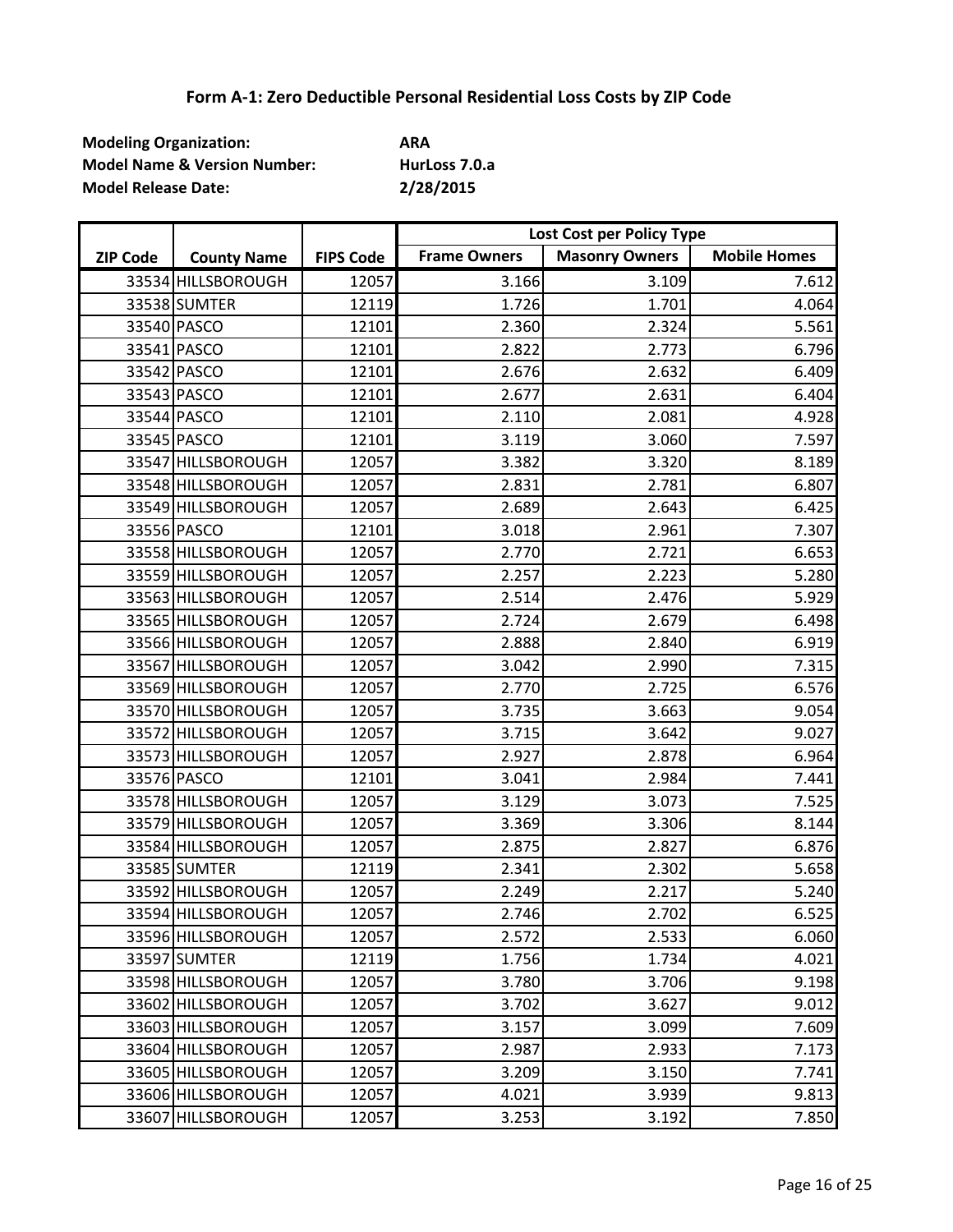| <b>Modeling Organization:</b>           | ARA           |
|-----------------------------------------|---------------|
| <b>Model Name &amp; Version Number:</b> | HurLoss 7.0.a |
| <b>Model Release Date:</b>              | 2/28/2015     |

|                 |                    |                  | Lost Cost per Policy Type |                       |                     |
|-----------------|--------------------|------------------|---------------------------|-----------------------|---------------------|
| <b>ZIP Code</b> | <b>County Name</b> | <b>FIPS Code</b> | <b>Frame Owners</b>       | <b>Masonry Owners</b> | <b>Mobile Homes</b> |
|                 | 33609 HILLSBOROUGH | 12057            | 3.325                     | 3.262                 | 8.030               |
|                 | 33610 HILLSBOROUGH | 12057            | 2.882                     | 2.832                 | 6.895               |
|                 | 33611 HILLSBOROUGH | 12057            | 3.624                     | 3.554                 | 8.778               |
|                 | 33612 HILLSBOROUGH | 12057            | 2.971                     | 2.918                 | 7.141               |
|                 | 33613 HILLSBOROUGH | 12057            | 2.871                     | 2.820                 | 6.889               |
|                 | 33614 HILLSBOROUGH | 12057            | 2.993                     | 2.939                 | 7.191               |
|                 | 33615 HILLSBOROUGH | 12057            | 2.975                     | 2.923                 | 7.146               |
|                 | 33616 HILLSBOROUGH | 12057            | 3.396                     | 3.333                 | 8.190               |
|                 | 33617 HILLSBOROUGH | 12057            | 2.881                     | 2.830                 | 6.903               |
|                 | 33618 HILLSBOROUGH | 12057            | 2.858                     | 2.808                 | 6.854               |
|                 | 33619 HILLSBOROUGH | 12057            | 3.055                     | 3.000                 | 7.337               |
|                 | 33620 HILLSBOROUGH | 12057            | 2.537                     | 2.497                 | 6.001               |
|                 | 33621 HILLSBOROUGH | 12057            | 3.576                     | 3.509                 | 8.649               |
|                 | 33624 HILLSBOROUGH | 12057            | 2.816                     | 2.767                 | 6.750               |
|                 | 33625 HILLSBOROUGH | 12057            | 2.775                     | 2.728                 | 6.642               |
|                 | 33626 HILLSBOROUGH | 12057            | 2.826                     | 2.778                 | 6.773               |
|                 | 33629 HILLSBOROUGH | 12057            | 3.539                     | 3.470                 | 8.574               |
|                 | 33634 HILLSBOROUGH | 12057            | 3.181                     | 3.121                 | 7.680               |
|                 | 33635 HILLSBOROUGH | 12057            | 2.800                     | 2.753                 | 6.696               |
|                 | 33637 HILLSBOROUGH | 12057            | 2.500                     | 2.460                 | 5.891               |
|                 | 33647 HILLSBOROUGH | 12057            | 2.196                     | 2.166                 | 5.108               |
|                 | 33701 PINELLAS     | 12103            | 4.110                     | 4.027                 | 10.700              |
|                 | 33702 PINELLAS     | 12103            | 3.308                     | 3.250                 | 8.500               |
|                 | 33703 PINELLAS     | 12103            | 4.099                     | 4.015                 | 10.673              |
|                 | 33704 PINELLAS     | 12103            | 4.520                     | 4.424                 | 11.815              |
|                 | 33705 PINELLAS     | 12103            | 4.491                     | 4.397                 | 11.741              |
|                 | 33706 PINELLAS     | 12103            | 4.721                     | 4.622                 | 12.344              |
|                 | 33707 PINELLAS     | 12103            | 4.036                     | 3.954                 | 10.486              |
|                 | 33708 PINELLAS     | 12103            | 4.251                     | 4.164                 | 11.093              |
|                 | 33709 PINELLAS     | 12103            | 3.660                     | 3.590                 | 9.459               |
|                 | 33710 PINELLAS     | 12103            | 3.839                     | 3.764                 | 9.946               |
|                 | 33711 PINELLAS     | 12103            | 3.962                     | 3.883                 | 10.276              |
|                 | 33712 PINELLAS     | 12103            | 3.948                     | 3.870                 | 10.241              |
|                 | 33713 PINELLAS     | 12103            | 3.914                     | 3.836                 | 10.158              |
|                 | 33714 PINELLAS     | 12103            | 3.767                     | 3.694                 | 9.755               |
|                 | 33715 PINELLAS     | 12103            | 5.150                     | 5.040                 | 13.507              |
|                 | 33716 PINELLAS     | 12103            | 3.621                     | 3.551                 | 9.365               |
|                 | 33755 PINELLAS     | 12103            | 3.506                     | 3.438                 | 9.086               |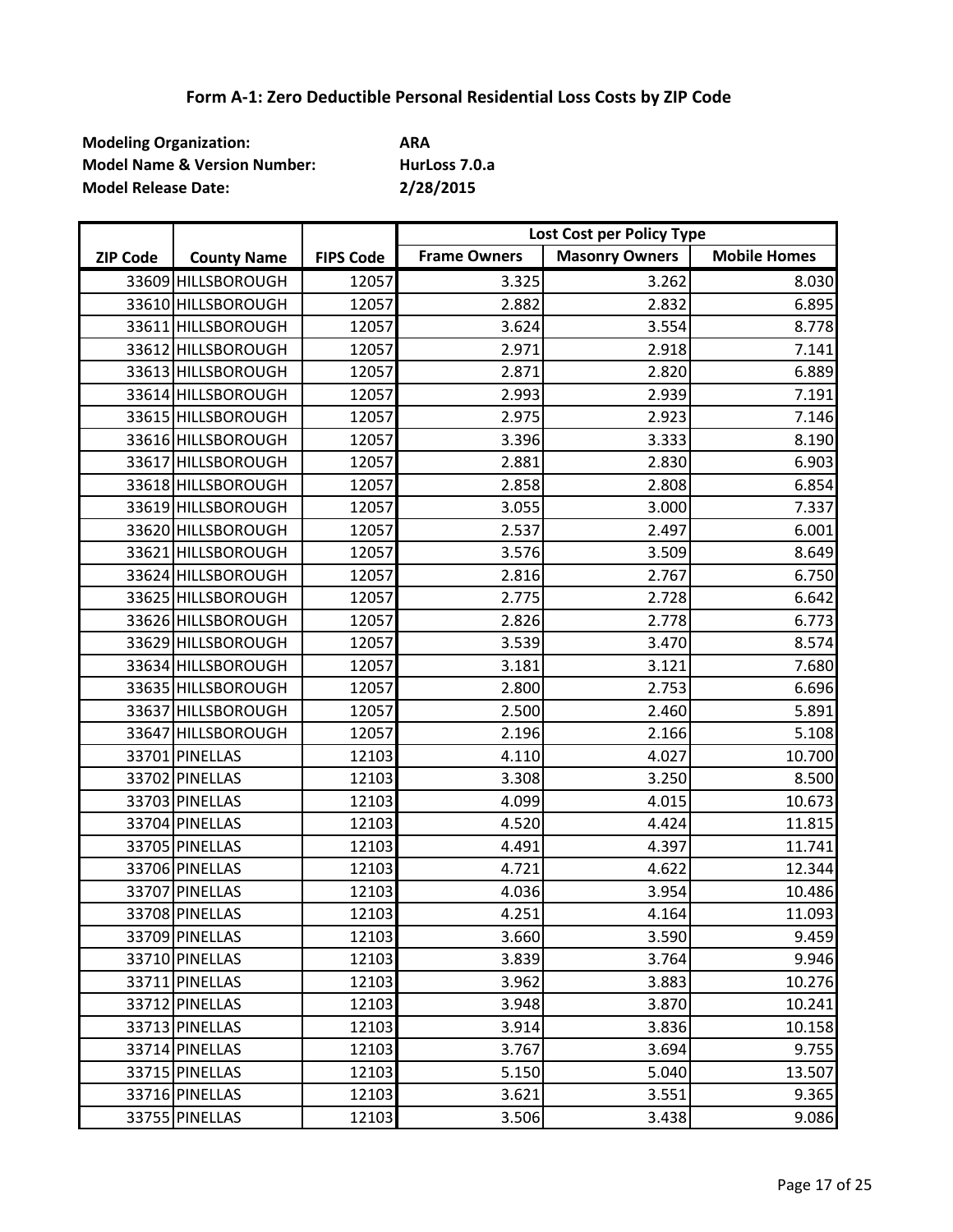| <b>Modeling Organization:</b>           | ARA           |
|-----------------------------------------|---------------|
| <b>Model Name &amp; Version Number:</b> | HurLoss 7.0.a |
| <b>Model Release Date:</b>              | 2/28/2015     |

|                 |                    |                  | Lost Cost per Policy Type |                       |                     |
|-----------------|--------------------|------------------|---------------------------|-----------------------|---------------------|
| <b>ZIP Code</b> | <b>County Name</b> | <b>FIPS Code</b> | <b>Frame Owners</b>       | <b>Masonry Owners</b> | <b>Mobile Homes</b> |
|                 | 33756 PINELLAS     | 12103            | 3.542                     | 3.472                 | 9.166               |
|                 | 33759 PINELLAS     | 12103            | 3.583                     | 3.513                 | 9.307               |
|                 | 33760 PINELLAS     | 12103            | 3.536                     | 3.468                 | 9.144               |
|                 | 33761 PINELLAS     | 12103            | 3.333                     | 3.269                 | 8.633               |
|                 | 33762 PINELLAS     | 12103            | 3.367                     | 3.306                 | 8.674               |
|                 | 33763 PINELLAS     | 12103            | 3.438                     | 3.370                 | 8.906               |
|                 | 33764 PINELLAS     | 12103            | 3.538                     | 3.470                 | 9.167               |
|                 | 33765 PINELLAS     | 12103            | 3.440                     | 3.374                 | 8.907               |
|                 | 33767 PINELLAS     | 12103            | 5.352                     | 5.229                 | 14.160              |
|                 | 33770 PINELLAS     | 12103            | 3.588                     | 3.519                 | 9.287               |
|                 | 33771 PINELLAS     | 12103            | 3.542                     | 3.473                 | 9.159               |
|                 | 33772 PINELLAS     | 12103            | 4.209                     | 4.122                 | 10.993              |
|                 | 33773 PINELLAS     | 12103            | 3.687                     | 3.615                 | 9.560               |
|                 | 33774 PINELLAS     | 12103            | 3.564                     | 3.497                 | 9.200               |
|                 | 33776 PINELLAS     | 12103            | 3.548                     | 3.482                 | 9.164               |
|                 | 33777 PINELLAS     | 12103            | 3.934                     | 3.853                 | 10.239              |
|                 | 33778 PINELLAS     | 12103            | 3.760                     | 3.686                 | 9.762               |
|                 | 33781 PINELLAS     | 12103            | 3.623                     | 3.554                 | 9.365               |
|                 | 33782 PINELLAS     | 12103            | 3.620                     | 3.549                 | 9.362               |
|                 | 33785 PINELLAS     | 12103            | 4.763                     | 4.661                 | 12.528              |
|                 | 33786 PINELLAS     | 12103            | 4.952                     | 4.844                 | 13.052              |
| 33801 POLK      |                    | 12105            | 2.862                     | 2.816                 | 6.854               |
| 33803 POLK      |                    | 12105            | 2.831                     | 2.786                 | 6.775               |
| 33805 POLK      |                    | 12105            | 3.039                     | 2.989                 | 7.336               |
| 33809 POLK      |                    | 12105            | 2.323                     | 2.290                 | 5.433               |
| 33810 POLK      |                    | 12105            | 2.650                     | 2.608                 | 6.308               |
| 33811 POLK      |                    | 12105            | 2.829                     | 2.784                 | 6.763               |
| 33812 POLK      |                    | 12105            | 3.581                     | 3.526                 | 9.057               |
| 33813 POLK      |                    | 12105            | 2.868                     | 2.822                 | 6.866               |
| 33815 POLK      |                    | 12105            | 2.748                     | 2.705                 | 6.558               |
| 33823 POLK      |                    | 12105            | 3.211                     | 3.161                 | 7.876               |
|                 | 33825 HIGHLANDS    | 12055            | 3.838                     | 3.777                 | 9.772               |
| 33827 POLK      |                    | 12105            | 4.890                     | 4.824                 | 12.954              |
| 33830 POLK      |                    | 12105            | 3.822                     | 3.765                 | 9.778               |
| 33834 POLK      |                    | 12049            | 4.373                     | 4.304                 | 12.028              |
| 33837 POLK      |                    | 12105            | 2.787                     | 2.746                 | 6.612               |
| 33838 POLK      |                    | 12105            | 3.788                     | 3.733                 | 9.583               |
| 33839 POLK      |                    | 12105            | 3.439                     | 3.387                 | 8.537               |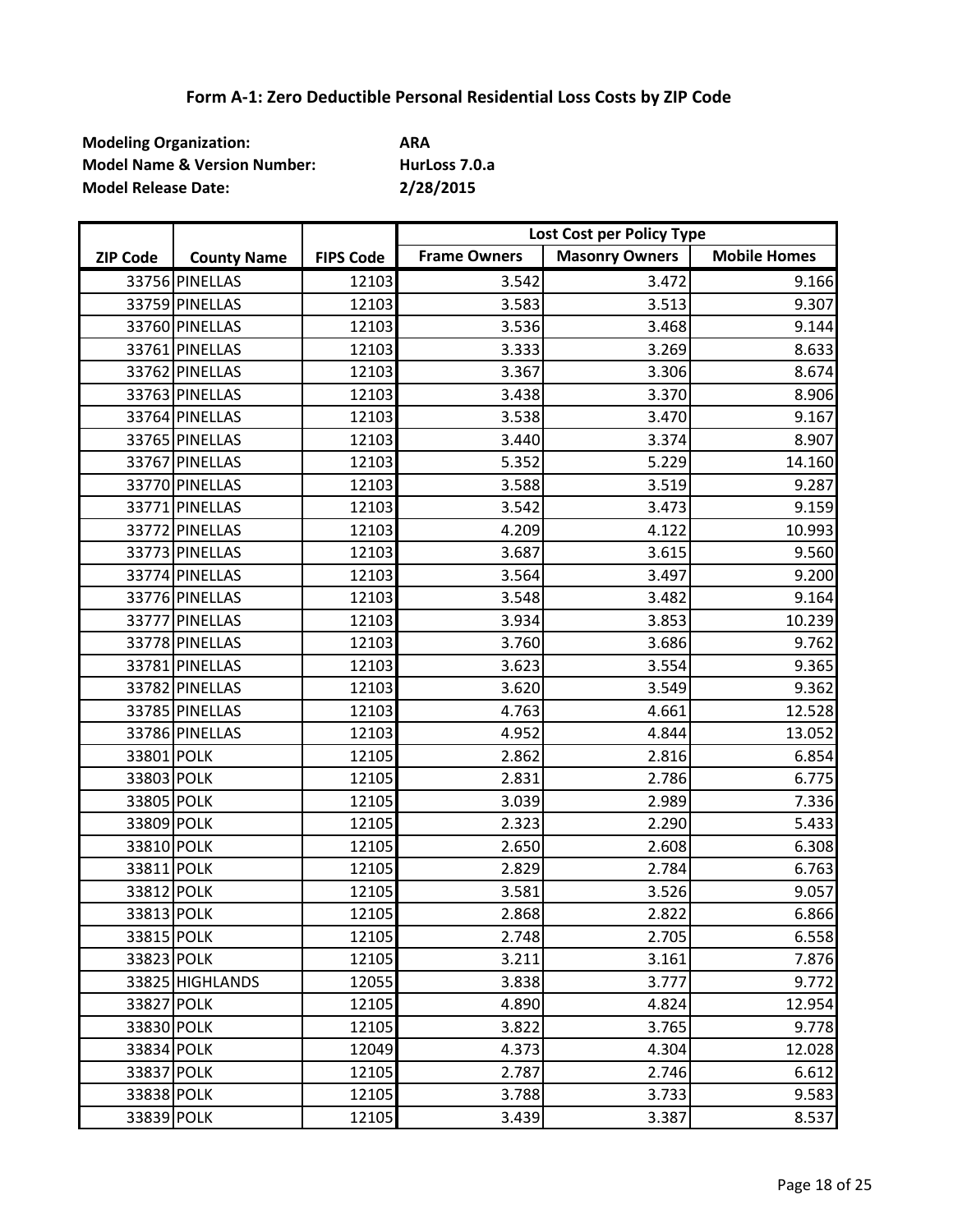| <b>Modeling Organization:</b>           | <b>ARA</b>    |
|-----------------------------------------|---------------|
| <b>Model Name &amp; Version Number:</b> | HurLoss 7.0.a |
| <b>Model Release Date:</b>              | 2/28/2015     |

|                 |                    |                  | Lost Cost per Policy Type |                       |                     |
|-----------------|--------------------|------------------|---------------------------|-----------------------|---------------------|
| <b>ZIP Code</b> | <b>County Name</b> | <b>FIPS Code</b> | <b>Frame Owners</b>       | <b>Masonry Owners</b> | <b>Mobile Homes</b> |
| 33841 POLK      |                    | 12105            | 4.075                     | 4.013                 | 10.459              |
| 33843 POLK      |                    | 12105            | 3.794                     | 3.732                 | 9.155               |
| 33844 POLK      |                    | 12105            | 3.302                     | 3.251                 | 7.993               |
| 33849 POLK      |                    | 12105            | 2.466                     | 2.428                 | 5.830               |
| 33850 POLK      |                    | 12105            | 4.094                     | 4.038                 | 10.720              |
|                 | 33852 HIGHLANDS    | 12055            | 5.543                     | 5.462                 | 15.253              |
| 33853 POLK      |                    | 12105            | 3.687                     | 3.630                 | 9.122               |
|                 | 33857 HIGHLANDS    | 12055            | 5.945                     | 5.855                 | 16.155              |
| 33859 POLK      |                    | 12105            | 3.869                     | 3.812                 | 9.766               |
| 33860 POLK      |                    | 12105            | 3.699                     | 3.640                 | 9.370               |
|                 | 33865 HARDEE       | 12049            | 4.134                     | 4.055                 | 10.120              |
| 33868 POLK      |                    | 12105            | 2.454                     | 2.419                 | 5.773               |
|                 | 33870 HIGHLANDS    | 12055            | 4.649                     | 4.579                 | 12.414              |
|                 | 33872 HIGHLANDS    | 12055            | 3.107                     | 3.062                 | 7.733               |
|                 | 33873 HARDEE       | 12049            | 4.234                     | 4.164                 | 10.714              |
|                 | 33875 HIGHLANDS    | 12055            | 3.270                     | 3.223                 | 8.155               |
|                 | 33876 HIGHLANDS    | 12055            | 4.592                     | 4.522                 | 12.040              |
| 33880 POLK      |                    | 12105            | 3.580                     | 3.527                 | 9.008               |
| 33881 POLK      |                    | 12105            | 3.584                     | 3.531                 | 9.035               |
| 33884 POLK      |                    | 12105            | 3.517                     | 3.463                 | 8.730               |
|                 | 33890 HARDEE       | 12049            | 4.354                     | 4.282                 | 11.020              |
| 33896 POLK      |                    | 12105            | 2.565                     | 2.529                 | 6.015               |
| 33897 POLK      |                    | 12105            | 2.221                     | 2.193                 | 5.132               |
| 33898 POLK      |                    | 12105            | 4.130                     | 4.068                 | 10.357              |
| 33901 LEE       |                    | 12071            | 5.494                     | 5.375                 | 15.151              |
| 33903 LEE       |                    | 12071            | 4.631                     | 4.538                 | 12.811              |
| 33904 LEE       |                    | 12071            | 6.500                     | 6.346                 | 18.041              |
| 33905 LEE       |                    | 12071            | 4.719                     | 4.623                 | 13.004              |
| 33907 LEE       |                    | 12071            | 5.589                     | 5.467                 | 15.433              |
| 33908 LEE       |                    | 12071            | 4.972                     | 4.872                 | 13.776              |
| 33909 LEE       |                    | 12071            | 5.553                     | 5.429                 | 15.385              |
| 33912 LEE       |                    | 12071            | 5.072                     | 4.966                 | 14.001              |
| 33913 LEE       |                    | 12071            | 5.467                     | 5.348                 | 15.123              |
| 33914 LEE       |                    | 12071            | 5.335                     | 5.221                 | 14.794              |
| 33916 LEE       |                    | 12071            | 4.969                     | 4.867                 | 13.681              |
| 33917 LEE       |                    | 12071            | 4.625                     | 4.532                 | 12.789              |
| 33919 LEE       |                    | 12071            | 5.840                     | 5.710                 | 16.120              |
| 33920 LEE       |                    | 12071            | 4.857                     | 4.758                 | 13.402              |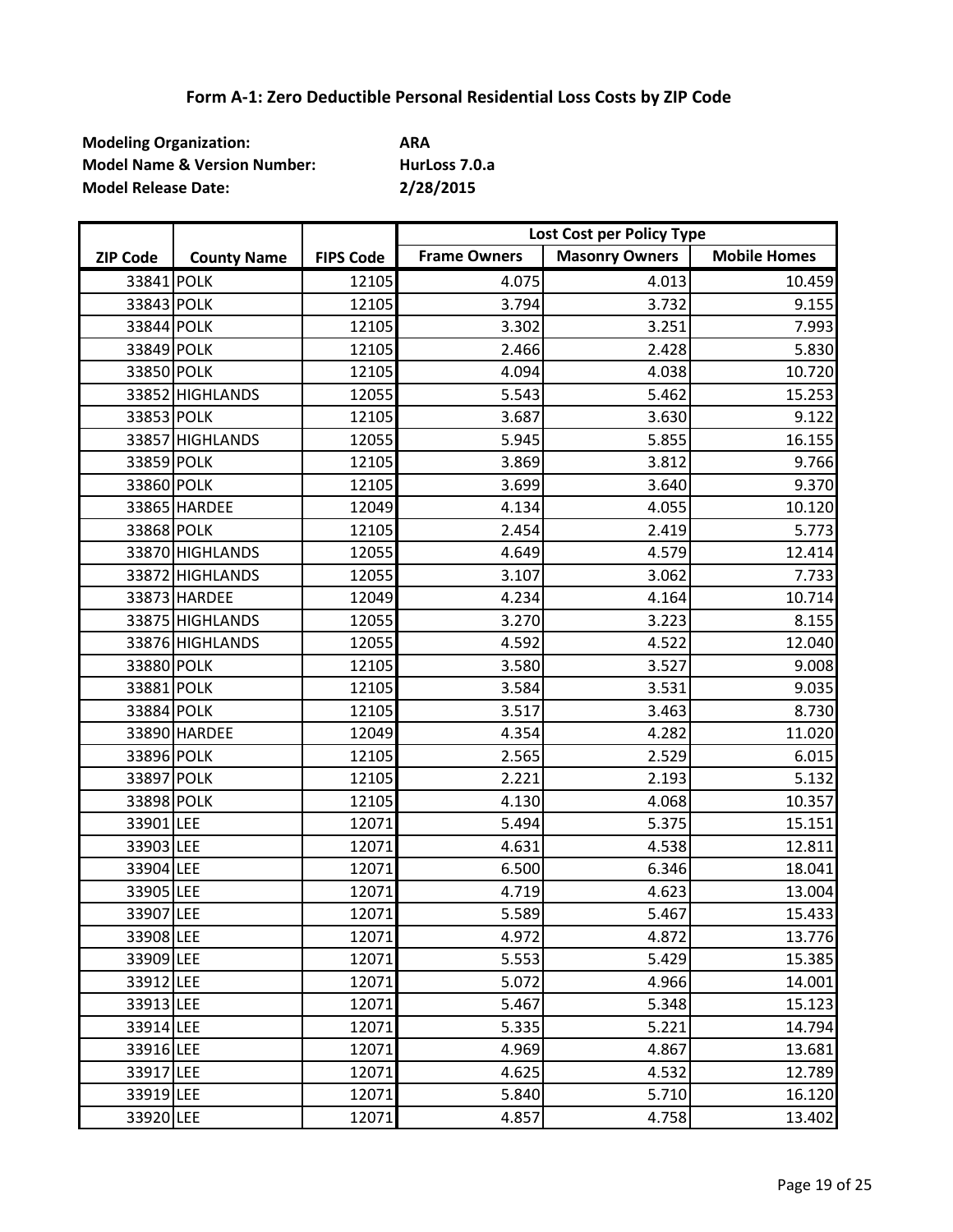| <b>Modeling Organization:</b>           | ARA           |
|-----------------------------------------|---------------|
| <b>Model Name &amp; Version Number:</b> | HurLoss 7.0.a |
| <b>Model Release Date:</b>              | 2/28/2015     |

|                 |                    |                  | Lost Cost per Policy Type |                       |                     |
|-----------------|--------------------|------------------|---------------------------|-----------------------|---------------------|
| <b>ZIP Code</b> | <b>County Name</b> | <b>FIPS Code</b> | <b>Frame Owners</b>       | <b>Masonry Owners</b> | <b>Mobile Homes</b> |
| 33922 LEE       |                    | 12071            | 4.920                     | 4.821                 | 13.675              |
| 33924 LEE       |                    | 12071            | 6.239                     | 6.096                 | 17.417              |
| 33928 LEE       |                    | 12071            | 5.377                     | 5.263                 | 14.860              |
| 33931 LEE       |                    | 12071            | 5.575                     | 5.461                 | 15.593              |
|                 | 33935 HENDRY       | 12051            | 6.163                     | 6.058                 | 17.973              |
| 33936 LEE       |                    | 12071            | 5.042                     | 4.937                 | 13.931              |
|                 | 33946 CHARLOTTE    | 12015            | 4.771                     | 4.675                 | 13.307              |
|                 | 33947 CHARLOTTE    | 12015            | 4.618                     | 4.523                 | 12.806              |
|                 | 33948 CHARLOTTE    | 12015            | 4.017                     | 3.940                 | 11.123              |
|                 | 33950 CHARLOTTE    | 12015            | 4.302                     | 4.217                 | 11.869              |
|                 | 33952 CHARLOTTE    | 12015            | 4.474                     | 4.380                 | 12.427              |
|                 | 33953 CHARLOTTE    | 12015            | 4.184                     | 4.101                 | 11.577              |
|                 | 33954 CHARLOTTE    | 12015            | 4.160                     | 4.077                 | 11.511              |
|                 | 33955 CHARLOTTE    | 12015            | 4.755                     | 4.655                 | 13.159              |
| 33956 LEE       |                    | 12071            | 5.225                     | 5.118                 | 14.566              |
| 33957 LEE       |                    | 12071            | 6.185                     | 6.053                 | 17.318              |
|                 | 33960 HIGHLANDS    | 12055            | 5.059                     | 4.975                 | 13.321              |
| 33966 LEE       |                    | 12071            | 4.963                     | 4.861                 | 13.688              |
| 33967 LEE       |                    | 12071            | 5.712                     | 5.587                 | 15.792              |
| 33971 LEE       |                    | 12071            | 5.267                     | 5.154                 | 14.573              |
| 33972 LEE       |                    | 12071            | 4.842                     | 4.745                 | 13.336              |
| 33973 LEE       |                    | 12071            | 5.582                     | 5.459                 | 15.449              |
| 33974 LEE       |                    | 12071            | 5.668                     | 5.545                 | 15.694              |
| 33976 LEE       |                    | 12071            | 5.871                     | 5.744                 | 16.445              |
|                 | 33980 CHARLOTTE    | 12015            | 4.468                     | 4.375                 | 12.425              |
|                 | 33981 CHARLOTTE    | 12015            | 4.596                     | 4.502                 | 12.747              |
|                 | 33982 CHARLOTTE    | 12015            | 5.419                     | 5.309                 | 15.593              |
|                 | 33983 CHARLOTTE    | 12015            | 4.340                     | 4.251                 | 12.015              |
| 33990 LEE       |                    | 12071            | 5.785                     | 5.655                 | 16.051              |
| 33991 LEE       |                    | 12071            | 5.623                     | 5.497                 | 15.572              |
| 33993 LEE       |                    | 12071            | 4.697                     | 4.601                 | 12.969              |
|                 | 34102 COLLIER      | 12021            | 7.853                     | 7.663                 | 21.733              |
|                 | 34103 COLLIER      | 12021            | 7.141                     | 6.974                 | 19.796              |
|                 | 34104 COLLIER      | 12021            | 6.582                     | 6.432                 | 18.323              |
|                 | 34105 COLLIER      | 12021            | 6.524                     | 6.376                 | 18.138              |
|                 | 34108 COLLIER      | 12021            | 6.377                     | 6.234                 | 17.684              |
|                 | 34109 COLLIER      | 12021            | 6.168                     | 6.032                 | 17.130              |
|                 | 34110 COLLIER      | 12021            | 5.694                     | 5.572                 | 15.787              |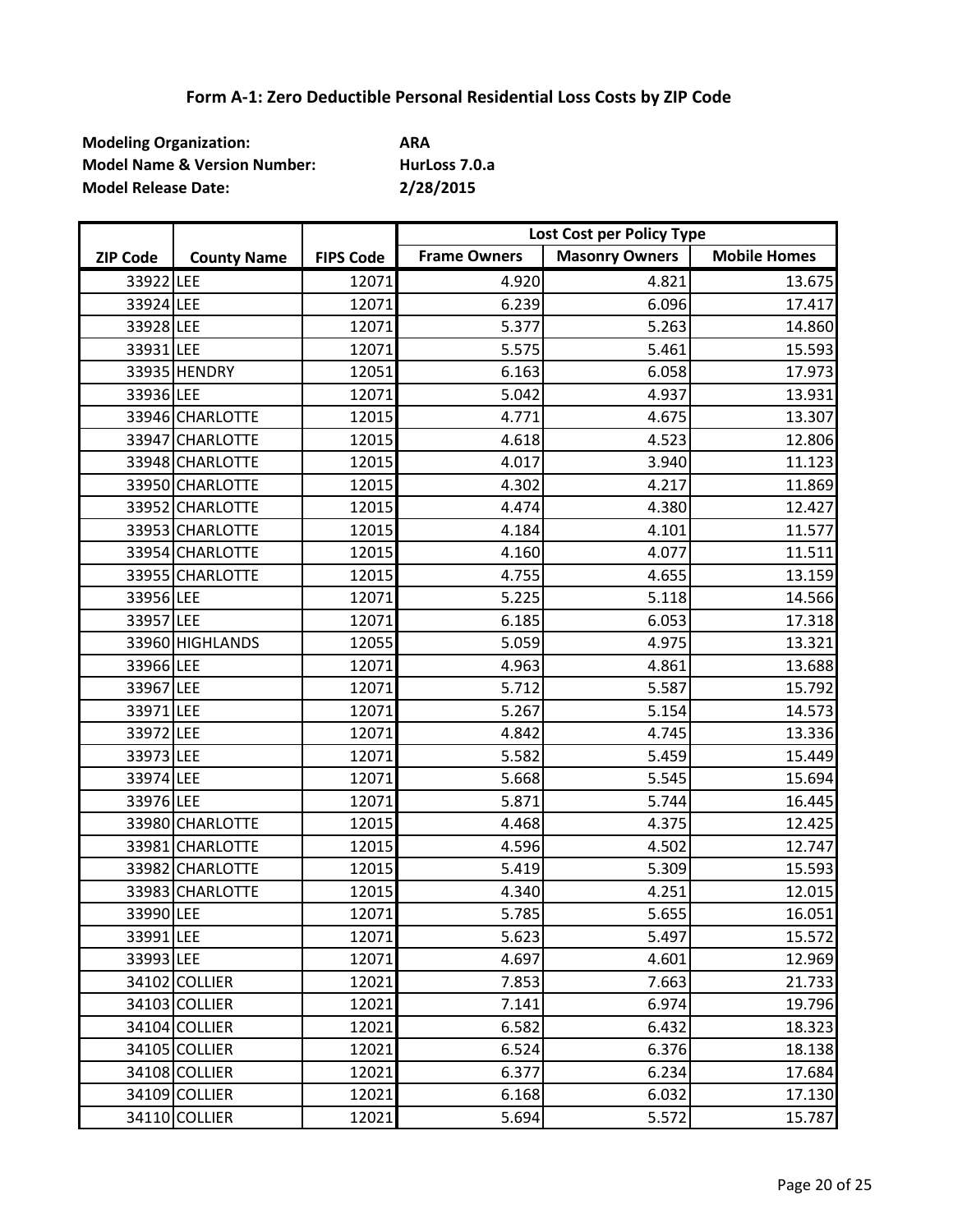| <b>Modeling Organization:</b>           | ARA           |
|-----------------------------------------|---------------|
| <b>Model Name &amp; Version Number:</b> | HurLoss 7.0.a |
| <b>Model Release Date:</b>              | 2/28/2015     |

|                 |                    |                  | Lost Cost per Policy Type |                       |                     |
|-----------------|--------------------|------------------|---------------------------|-----------------------|---------------------|
| <b>ZIP Code</b> | <b>County Name</b> | <b>FIPS Code</b> | <b>Frame Owners</b>       | <b>Masonry Owners</b> | <b>Mobile Homes</b> |
|                 | 34112 COLLIER      | 12021            | 6.121                     | 5.989                 | 17.113              |
|                 | 34113 COLLIER      | 12021            | 5.746                     | 5.627                 | 16.104              |
|                 | 34114 COLLIER      | 12021            | 5.737                     | 5.620                 | 16.077              |
|                 | 34116 COLLIER      | 12021            | 5.983                     | 5.854                 | 16.673              |
|                 | 34117 COLLIER      | 12021            | 4.500                     | 4.421                 | 12.528              |
|                 | 34119 COLLIER      | 12021            | 5.366                     | 5.256                 | 14.945              |
|                 | 34120 COLLIER      | 12021            | 4.804                     | 4.712                 | 13.343              |
| 34134 LEE       |                    | 12071            | 5.395                     | 5.282                 | 14.935              |
| 34135 LEE       |                    | 12071            | 5.641                     | 5.520                 | 15.606              |
|                 | 34138 COLLIER      | 12021            | 9.622                     | 9.394                 | 26.909              |
|                 | 34139 COLLIER      | 12021            | 5.202                     | 5.109                 | 14.518              |
|                 | 34141 COLLIER      | 12021            | 6.062                     | 5.944                 | 16.704              |
|                 | 34142 HENDRY       | 12051            | 5.322                     | 5.219                 | 14.601              |
|                 | 34145 COLLIER      | 12021            | 7.366                     | 7.203                 | 20.661              |
|                 | 34201 MANATEE      | 12081            | 4.091                     | 4.011                 | 10.637              |
|                 | 34202 MANATEE      | 12081            | 4.203                     | 4.118                 | 10.959              |
|                 | 34203 MANATEE      | 12081            | 4.143                     | 4.061                 | 10.762              |
|                 | 34205 MANATEE      | 12081            | 4.312                     | 4.226                 | 11.215              |
|                 | 34207 MANATEE      | 12081            | 4.247                     | 4.162                 | 11.043              |
|                 | 34208 MANATEE      | 12081            | 4.183                     | 4.099                 | 10.858              |
|                 | 34209 MANATEE      | 12081            | 4.253                     | 4.169                 | 11.049              |
|                 | 34210 MANATEE      | 12081            | 4.823                     | 4.720                 | 12.611              |
|                 | 34211 MANATEE      | 12081            | 4.689                     | 4.589                 | 12.343              |
|                 | 34212 MANATEE      | 12081            | 4.108                     | 4.025                 | 10.701              |
|                 | 34215 MANATEE      | 12081            | 4.673                     | 4.579                 | 12.198              |
|                 | 34216 MANATEE      | 12081            | 4.950                     | 4.847                 | 12.947              |
|                 | 34217 MANATEE      | 12081            | 5.145                     | 5.036                 | 13.473              |
|                 | 34219 MANATEE      | 12081            | 4.414                     | 4.324                 | 11.672              |
|                 | 34221 MANATEE      | 12081            | 4.315                     | 4.226                 | 11.248              |
|                 | 34222 MANATEE      | 12081            | 4.107                     | 4.026                 | 10.708              |
|                 | 34223 SARASOTA     | 12115            | 4.866                     | 4.761                 | 13.541              |
|                 | 34224 SARASOTA     | 12115            | 4.662                     | 4.564                 | 12.942              |
|                 | 34228 SARASOTA     | 12115            | 5.489                     | 5.364                 | 15.330              |
|                 | 34229 SARASOTA     | 12115            | 4.285                     | 4.198                 | 11.826              |
|                 | 34231 SARASOTA     | 12115            | 4.096                     | 4.014                 | 11.261              |
|                 | 34232 SARASOTA     | 12115            | 3.903                     | 3.826                 | 10.709              |
|                 | 34233 SARASOTA     | 12115            | 4.028                     | 3.947                 | 11.067              |
|                 | 34234 SARASOTA     | 12115            | 3.952                     | 3.873                 | 10.848              |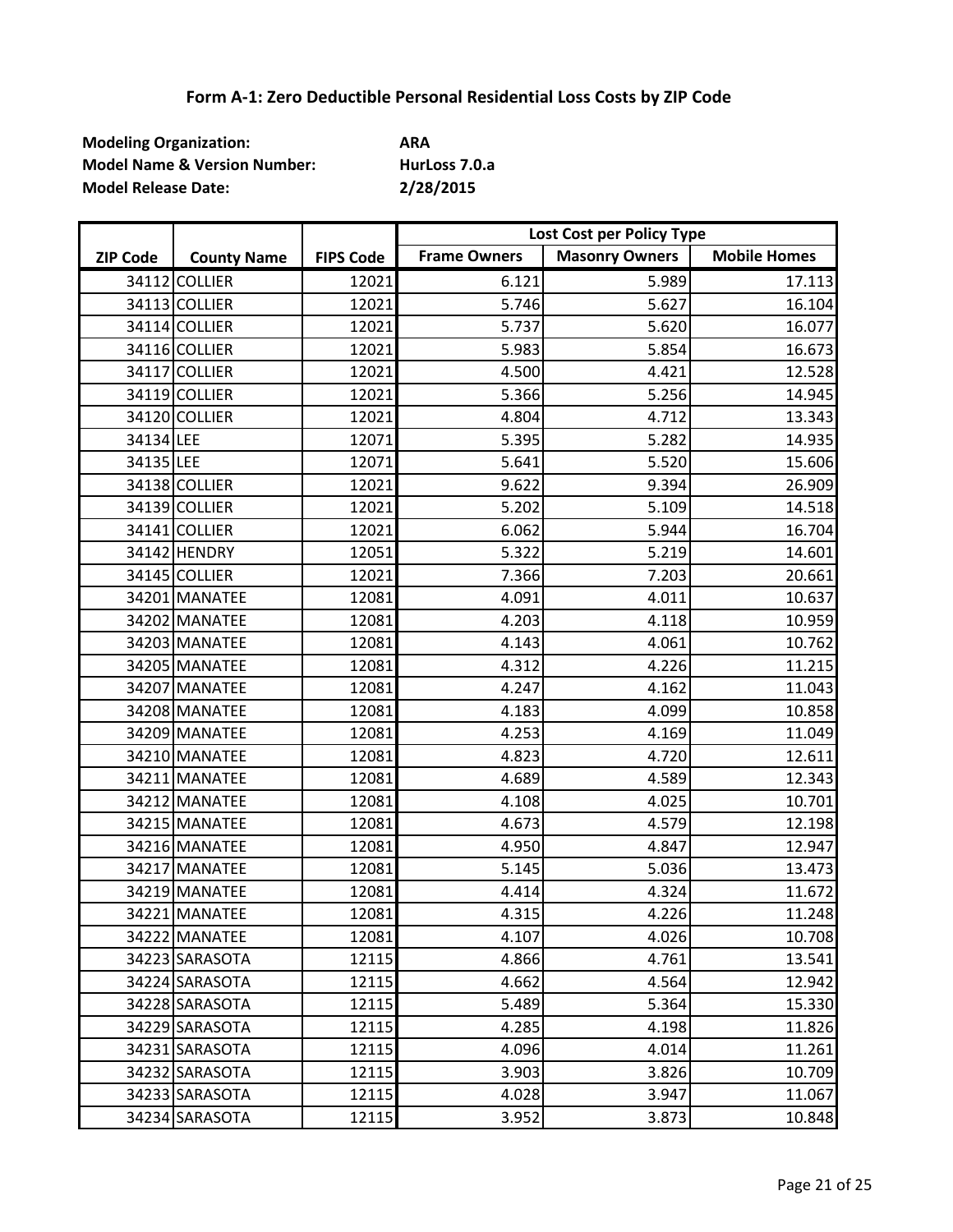| <b>Modeling Organization:</b>           | ARA           |
|-----------------------------------------|---------------|
| <b>Model Name &amp; Version Number:</b> | HurLoss 7.0.a |
| <b>Model Release Date:</b>              | 2/28/2015     |

|                 |                    |                  | Lost Cost per Policy Type |                       |                     |
|-----------------|--------------------|------------------|---------------------------|-----------------------|---------------------|
| <b>ZIP Code</b> | <b>County Name</b> | <b>FIPS Code</b> | <b>Frame Owners</b>       | <b>Masonry Owners</b> | <b>Mobile Homes</b> |
|                 | 34235 SARASOTA     | 12115            | 3.964                     | 3.885                 | 10.881              |
|                 | 34236 SARASOTA     | 12115            | 5.989                     | 5.851                 | 16.975              |
|                 | 34237 SARASOTA     | 12115            | 4.002                     | 3.921                 | 10.989              |
|                 | 34238 SARASOTA     | 12115            | 4.488                     | 4.393                 | 12.405              |
|                 | 34239 SARASOTA     | 12115            | 4.039                     | 3.958                 | 11.099              |
|                 | 34240 SARASOTA     | 12115            | 4.614                     | 4.513                 | 12.783              |
|                 | 34241 SARASOTA     | 12115            | 4.128                     | 4.044                 | 11.370              |
|                 | 34242 SARASOTA     | 12115            | 4.981                     | 4.874                 | 13.903              |
|                 | 34243 MANATEE      | 12081            | 4.118                     | 4.037                 | 10.695              |
|                 | 34250 MANATEE      | 12081            | 3.194                     | 3.146                 | 8.171               |
|                 | 34251 MANATEE      | 12081            | 4.810                     | 4.714                 | 12.871              |
|                 | 34266 DESOTO       | 12027            | 5.050                     | 4.963                 | 13.898              |
|                 | 34269 DESOTO       | 12027            | 4.429                     | 4.337                 | 11.459              |
|                 | 34275 SARASOTA     | 12115            | 4.521                     | 4.426                 | 12.525              |
|                 | 34285 SARASOTA     | 12115            | 4.880                     | 4.775                 | 13.532              |
|                 | 34286 SARASOTA     | 12115            | 4.238                     | 4.151                 | 11.734              |
|                 | 34287 SARASOTA     | 12115            | 4.055                     | 3.975                 | 11.210              |
|                 | 34288 SARASOTA     | 12115            | 4.262                     | 4.175                 | 11.798              |
|                 | 34289 SARASOTA     | 12115            | 4.617                     | 4.517                 | 12.819              |
|                 | 34291 SARASOTA     | 12115            | 3.577                     | 3.513                 | 9.819               |
|                 | 34292 SARASOTA     | 12115            | 4.224                     | 4.138                 | 11.663              |
|                 | 34293 SARASOTA     | 12115            | 4.328                     | 4.239                 | 11.976              |
|                 | 34420 MARION       | 12083            | 1.549                     | 1.517                 | 5.002               |
|                 | 34428 CITRUS       | 12017            | 1.244                     | 1.219                 | 3.806               |
|                 | 34429 CITRUS       | 12017            | 1.454                     | 1.422                 | 4.538               |
|                 | 34431 MARION       | 12083            | 1.324                     | 1.294                 | 4.204               |
|                 | 34432 MARION       | 12083            | 1.402                     | 1.372                 | 4.441               |
|                 | 34433 CITRUS       | 12017            | 1.243                     | 1.218                 | 3.803               |
|                 | 34434 CITRUS       | 12017            | 1.187                     | 1.165                 | 3.578               |
|                 | 34436 CITRUS       | 12017            | 1.537                     | 1.506                 | 4.714               |
|                 | 34442 CITRUS       | 12017            | 1.367                     | 1.340                 | 4.208               |
|                 | 34446 CITRUS       | 12017            | 1.466                     | 1.437                 | 4.483               |
|                 | 34448 CITRUS       | 12017            | 1.290                     | 1.266                 | 3.871               |
| 34449 LEVY      |                    | 12075            | 0.905                     | 0.889                 | 2.692               |
|                 | 34450 CITRUS       | 12017            | 1.332                     | 1.309                 | 3.997               |
|                 | 34452 CITRUS       | 12017            | 1.173                     | 1.156                 | 3.371               |
|                 | 34453 CITRUS       | 12017            | 1.429                     | 1.400                 | 4.394               |
|                 | 34461 CITRUS       | 12017            | 1.337                     | 1.312                 | 4.064               |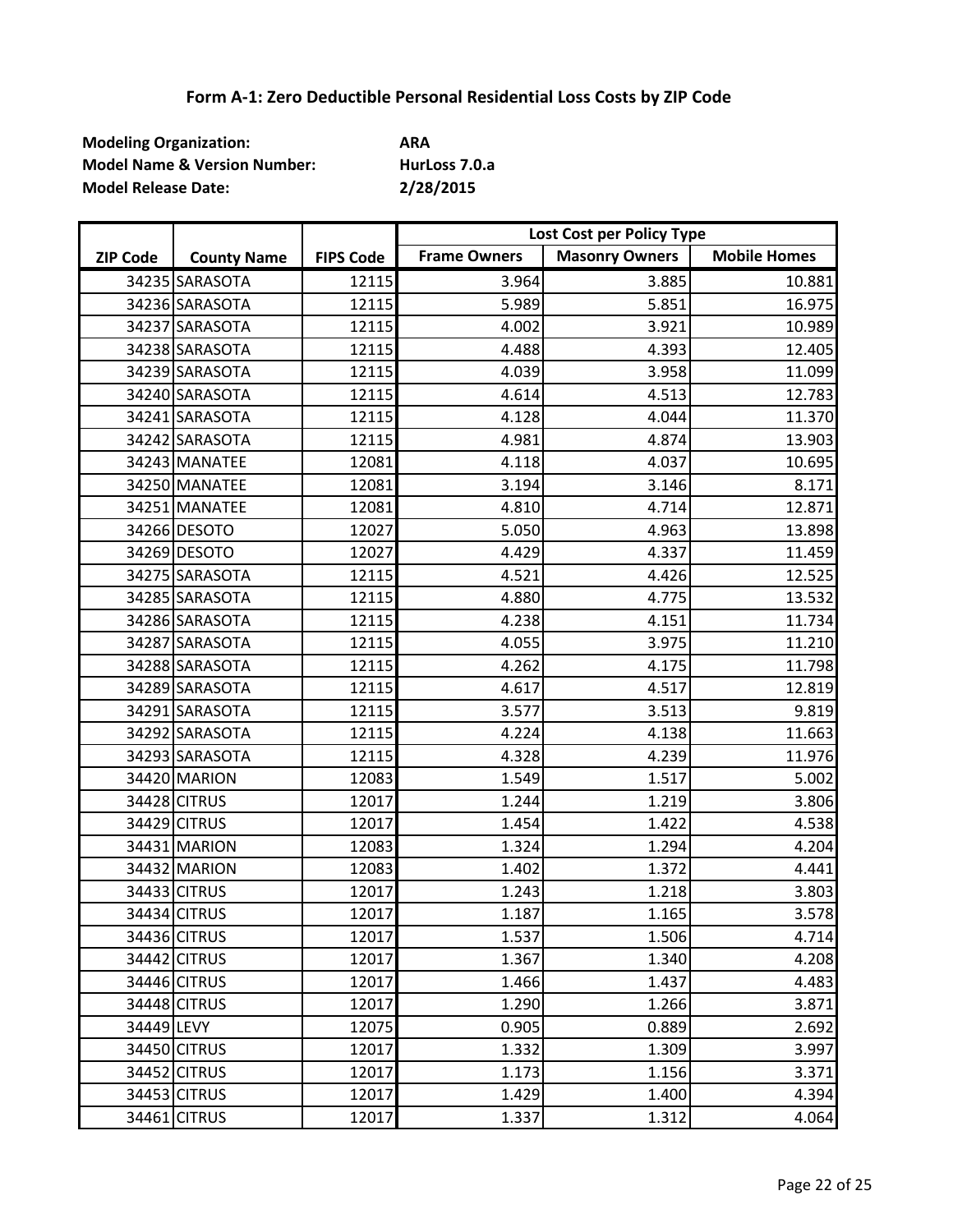| <b>Modeling Organization:</b>           | ARA           |
|-----------------------------------------|---------------|
| <b>Model Name &amp; Version Number:</b> | HurLoss 7.0.a |
| <b>Model Release Date:</b>              | 2/28/2015     |

|                 |                    |                  | Lost Cost per Policy Type |                       |                     |
|-----------------|--------------------|------------------|---------------------------|-----------------------|---------------------|
| <b>ZIP Code</b> | <b>County Name</b> | <b>FIPS Code</b> | <b>Frame Owners</b>       | <b>Masonry Owners</b> | <b>Mobile Homes</b> |
|                 | 34465 CITRUS       | 12017            | 1.207                     | 1.185                 | 3.620               |
|                 | 34470 MARION       | 12083            | 1.196                     | 1.175                 | 3.692               |
|                 | 34471 MARION       | 12083            | 1.287                     | 1.263                 | 4.041               |
|                 | 34472 MARION       | 12083            | 1.131                     | 1.115                 | 3.337               |
|                 | 34473 MARION       | 12083            | 1.396                     | 1.369                 | 4.365               |
|                 | 34474 MARION       | 12083            | 1.285                     | 1.260                 | 4.041               |
|                 | 34475 MARION       | 12083            | 1.242                     | 1.219                 | 3.904               |
|                 | 34476 MARION       | 12083            | 1.524                     | 1.491                 | 4.976               |
|                 | 34479 MARION       | 12083            | 1.299                     | 1.273                 | 4.143               |
|                 | 34480 MARION       | 12083            | 1.298                     | 1.274                 | 4.044               |
|                 | 34481 MARION       | 12083            | 1.579                     | 1.545                 | 5.358               |
|                 | 34482 MARION       | 12083            | 1.368                     | 1.339                 | 4.444               |
|                 | 34484 SUMTER       | 12119            | 2.335                     | 2.297                 | 5.795               |
|                 | 34488 MARION       | 12083            | 0.998                     | 0.986                 | 2.809               |
|                 | 34491 MARION       | 12083            | 1.632                     | 1.598                 | 5.312               |
| 34498 LEVY      |                    | 12075            | 1.339                     | 1.308                 | 4.258               |
|                 | 34601 HERNANDO     | 12053            | 1.980                     | 1.950                 | 4.711               |
|                 | 34602 HERNANDO     | 12053            | 2.266                     | 2.228                 | 5.430               |
|                 | 34604 HERNANDO     | 12053            | 2.340                     | 2.300                 | 5.647               |
|                 | 34606 HERNANDO     | 12053            | 2.674                     | 2.622                 | 6.552               |
|                 | 34607 HERNANDO     | 12053            | 2.115                     | 2.080                 | 5.092               |
|                 | 34608 HERNANDO     | 12053            | 2.559                     | 2.510                 | 6.247               |
|                 | 34609 HERNANDO     | 12053            | 2.614                     | 2.564                 | 6.381               |
|                 | 34610 PASCO        | 12101            | 2.700                     | 2.648                 | 6.575               |
|                 | 34613 HERNANDO     | 12053            | 2.152                     | 2.115                 | 5.201               |
|                 | 34614 HERNANDO     | 12053            | 1.876                     | 1.847                 | 4.503               |
|                 | 34637 PASCO        | 12101            | 2.647                     | 2.600                 | 6.377               |
|                 | 34638 PASCO        | 12101            | 2.759                     | 2.709                 | 6.659               |
|                 | 34639 PASCO        | 12101            | 2.439                     | 2.401                 | 5.794               |
|                 | 34652 PASCO        | 12101            | 2.667                     | 2.620                 | 6.424               |
|                 | 34653 PASCO        | 12101            | 2.658                     | 2.611                 | 6.408               |
|                 | 34654 PASCO        | 12101            | 2.303                     | 2.266                 | 5.494               |
|                 | 34655 PASCO        | 12101            | 2.758                     | 2.708                 | 6.652               |
|                 | 34667 PASCO        | 12101            | 2.717                     | 2.665                 | 6.611               |
|                 | 34668 PASCO        | 12101            | 2.721                     | 2.671                 | 6.586               |
|                 | 34669 PASCO        | 12101            | 2.539                     | 2.494                 | 6.136               |
|                 | 34677 PINELLAS     | 12103            | 2.731                     | 2.686                 | 6.975               |
|                 | 34683 PINELLAS     | 12103            | 3.075                     | 3.018                 | 7.937               |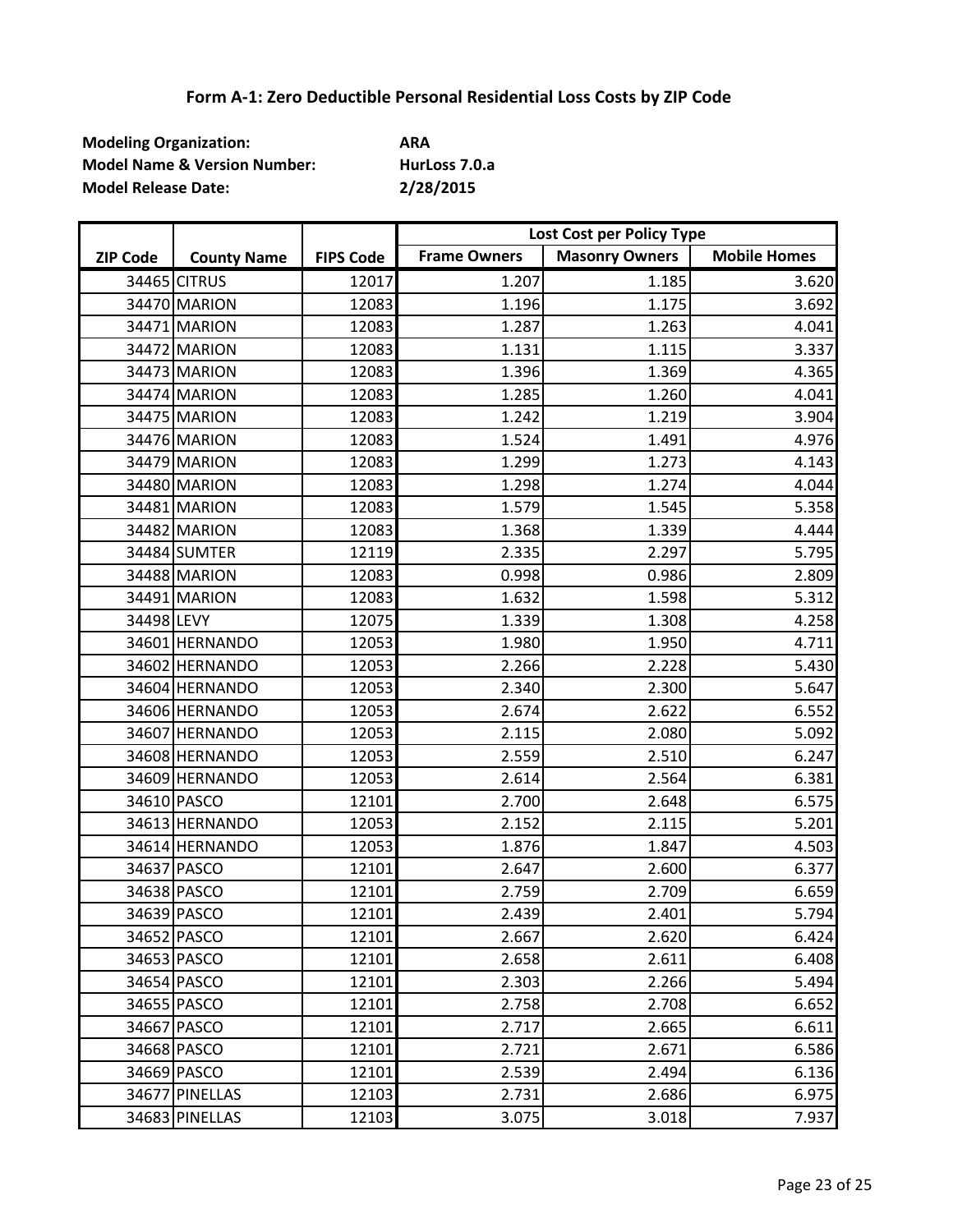| <b>Modeling Organization:</b>           | <b>ARA</b>    |
|-----------------------------------------|---------------|
| <b>Model Name &amp; Version Number:</b> | HurLoss 7.0.a |
| <b>Model Release Date:</b>              | 2/28/2015     |

|                 |                    |                  | Lost Cost per Policy Type |                       |                     |
|-----------------|--------------------|------------------|---------------------------|-----------------------|---------------------|
| <b>ZIP Code</b> | <b>County Name</b> | <b>FIPS Code</b> | <b>Frame Owners</b>       | <b>Masonry Owners</b> | <b>Mobile Homes</b> |
|                 | 34684 PINELLAS     | 12103            | 3.306                     | 3.241                 | 8.583               |
|                 | 34685 PINELLAS     | 12103            | 2.538                     | 2.498                 | 6.442               |
|                 | 34688 PINELLAS     | 12103            | 2.680                     | 2.634                 | 6.861               |
|                 | 34689 PINELLAS     | 12103            | 3.241                     | 3.177                 | 8.436               |
|                 | 34690 PASCO        | 12101            | 2.626                     | 2.581                 | 6.302               |
|                 | 34691 PASCO        | 12101            | 2.656                     | 2.611                 | 6.381               |
|                 | 34695 PINELLAS     | 12103            | 3.586                     | 3.516                 | 9.320               |
|                 | 34698 PINELLAS     | 12103            | 3.198                     | 3.139                 | 8.250               |
| 34705 LAKE      |                    | 12069            | 3.053                     | 3.010                 | 7.721               |
| 34711 LAKE      |                    | 12069            | 3.559                     | 3.510                 | 9.250               |
| 34714 LAKE      |                    | 12069            | 2.581                     | 2.543                 | 6.116               |
| 34715 LAKE      |                    | 12069            | 3.590                     | 3.542                 | 9.416               |
| 34731 LAKE      |                    | 12069            | 2.355                     | 2.316                 | 5.711               |
|                 | 34734 ORANGE       | 12095            | 2.778                     | 2.736                 | 6.635               |
| 34736 LAKE      |                    | 12069            | 2.484                     | 2.445                 | 5.948               |
| 34737 LAKE      |                    | 12069            | 3.314                     | 3.268                 | 8.644               |
|                 | 34739 OSCEOLA      | 12097            | 5.204                     | 5.120                 | 13.197              |
|                 | 34741 OSCEOLA      | 12097            | 3.037                     | 2.991                 | 7.236               |
|                 | 34743 OSCEOLA      | 12097            | 2.976                     | 2.932                 | 7.070               |
|                 | 34744 OSCEOLA      | 12097            | 3.824                     | 3.768                 | 9.624               |
|                 | 34746 OSCEOLA      | 12097            | 2.889                     | 2.846                 | 6.857               |
|                 | 34747 OSCEOLA      | 12097            | 2.336                     | 2.306                 | 5.417               |
| 34748 LAKE      |                    | 12069            | 2.342                     | 2.305                 | 5.635               |
| 34753 LAKE      |                    | 12069            | 3.097                     | 3.052                 | 7.881               |
| 34756 LAKE      |                    | 12069            | 3.385                     | 3.339                 | 8.686               |
|                 | 34758 OSCEOLA      | 12097            | 2.162                     | 2.138                 | 4.906               |
| 34759 POLK      |                    | 12105            | 2.403                     | 2.373                 | 5.535               |
|                 | 34761 ORANGE       | 12095            | 2.650                     | 2.611                 | 6.308               |
| 34762 LAKE      |                    | 12069            | 2.555                     | 2.515                 | 6.247               |
|                 | 34769 OSCEOLA      | 12097            | 4.007                     | 3.947                 | 10.083              |
|                 | 34771 OSCEOLA      | 12097            | 3.723                     | 3.660                 | 8.958               |
|                 | 34772 OSCEOLA      | 12097            | 3.617                     | 3.558                 | 8.695               |
|                 | 34773 OSCEOLA      | 12097            | 4.571                     | 4.486                 | 11.049              |
|                 | 34785 SUMTER       | 12119            | 1.894                     | 1.865                 | 4.495               |
|                 | 34786 ORANGE       | 12095            | 2.961                     | 2.916                 | 7.139               |
|                 | 34787 ORANGE       | 12095            | 3.292                     | 3.246                 | 8.286               |
| 34788 LAKE      |                    | 12069            | 2.642                     | 2.603                 | 6.564               |
| 34797 LAKE      |                    | 12069            | 3.447                     | 3.402                 | 9.136               |